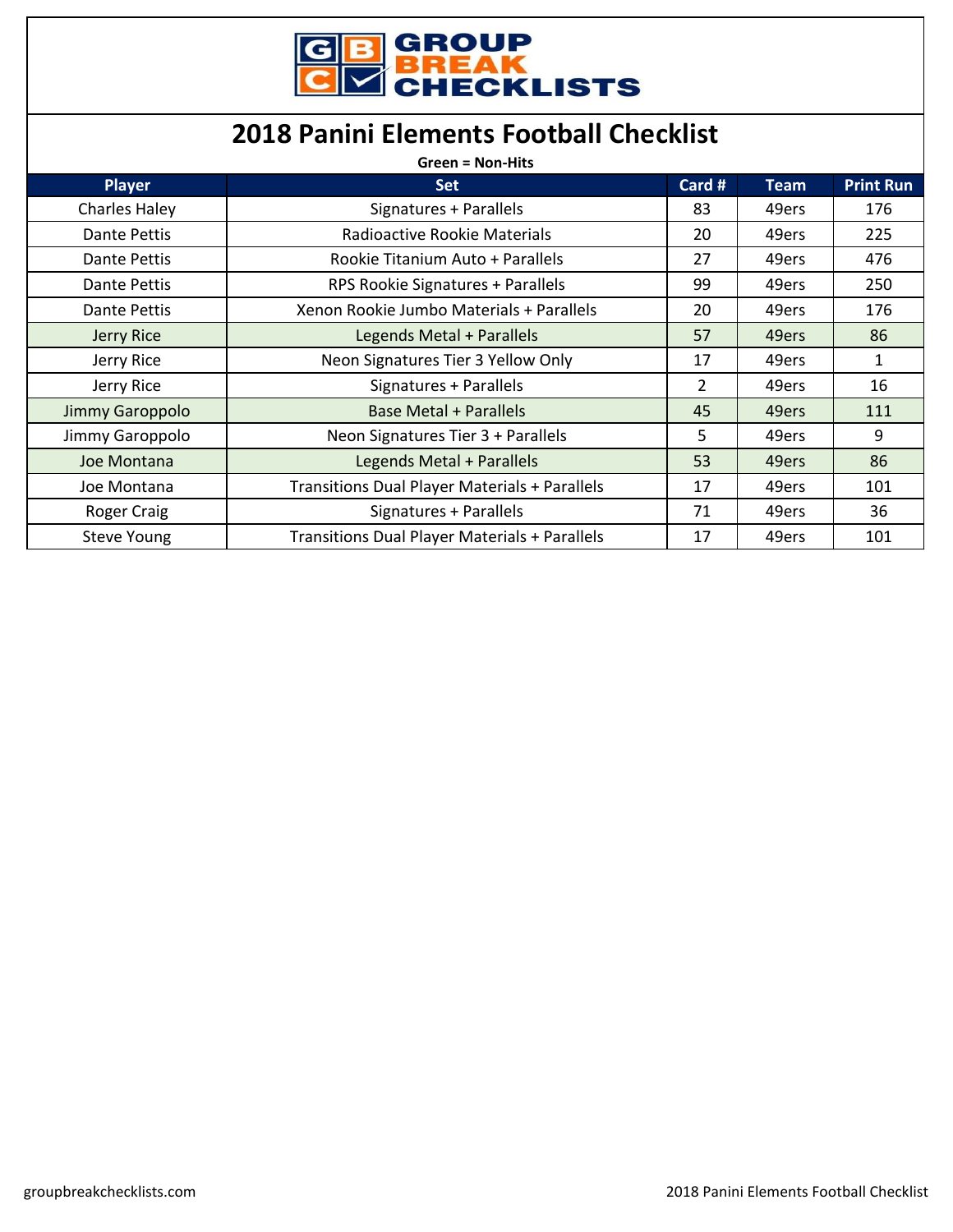| <b>Player</b>         | <b>Set</b>                                    | Card # | Team         | <b>Print Run</b> |
|-----------------------|-----------------------------------------------|--------|--------------|------------------|
| <b>Anthony Miller</b> | Radioactive Rookie Materials                  | 22     | <b>Bears</b> | 225              |
| <b>Anthony Miller</b> | Rookie Titanium Auto + Parallels              | 22     | <b>Bears</b> | 476              |
| <b>Anthony Miller</b> | RPS Rookie Signatures + Parallels             | 94     | <b>Bears</b> | 250              |
| <b>Anthony Miller</b> | Xenon Rookie Jumbo Materials + Parallels      | 22     | <b>Bears</b> | 176              |
| <b>Brian Urlacher</b> | Legends Metal + Parallels                     | 70     | <b>Bears</b> | 86               |
| <b>Brian Urlacher</b> | Neon Signatures Tier 1 + Parallels            | 5      | <b>Bears</b> | 29               |
| Gale Sayers           | Neon Signatures Tier 3 + Parallels            | 14     | <b>Bears</b> | $\overline{4}$   |
| Jay Cutler            | Transitions Dual Player Materials + Parallels | 1      | <b>Bears</b> | 101              |
| Jordan Howard         | <b>Base Metal + Parallels</b>                 | 10     | <b>Bears</b> | 111              |
| Jordan Howard         | Signatures + Parallels                        | 79     | <b>Bears</b> | 125              |
| Jordan Howard         | Transitions Dual Player Materials + Parallels | 4      | <b>Bears</b> | 101              |
| Matt Forte            | Transitions Dual Player Materials + Parallels | 4      | <b>Bears</b> | 101              |
| Mike Singletary       | Signatures + Parallels                        | 48     | <b>Bears</b> | 36               |
| Mitchell Trubisky     | <b>Base Metal + Parallels</b>                 | 11     | <b>Bears</b> | 111              |
| Mitchell Trubisky     | Neon Signatures Tier 3 + Parallels            | 23     | <b>Bears</b> | 3                |
| Mitchell Trubisky     | Signatures + Parallels                        | 25     | <b>Bears</b> | 21               |
| Mitchell Trubisky     | Transitions Dual Player Materials + Parallels | 1      | <b>Bears</b> | 101              |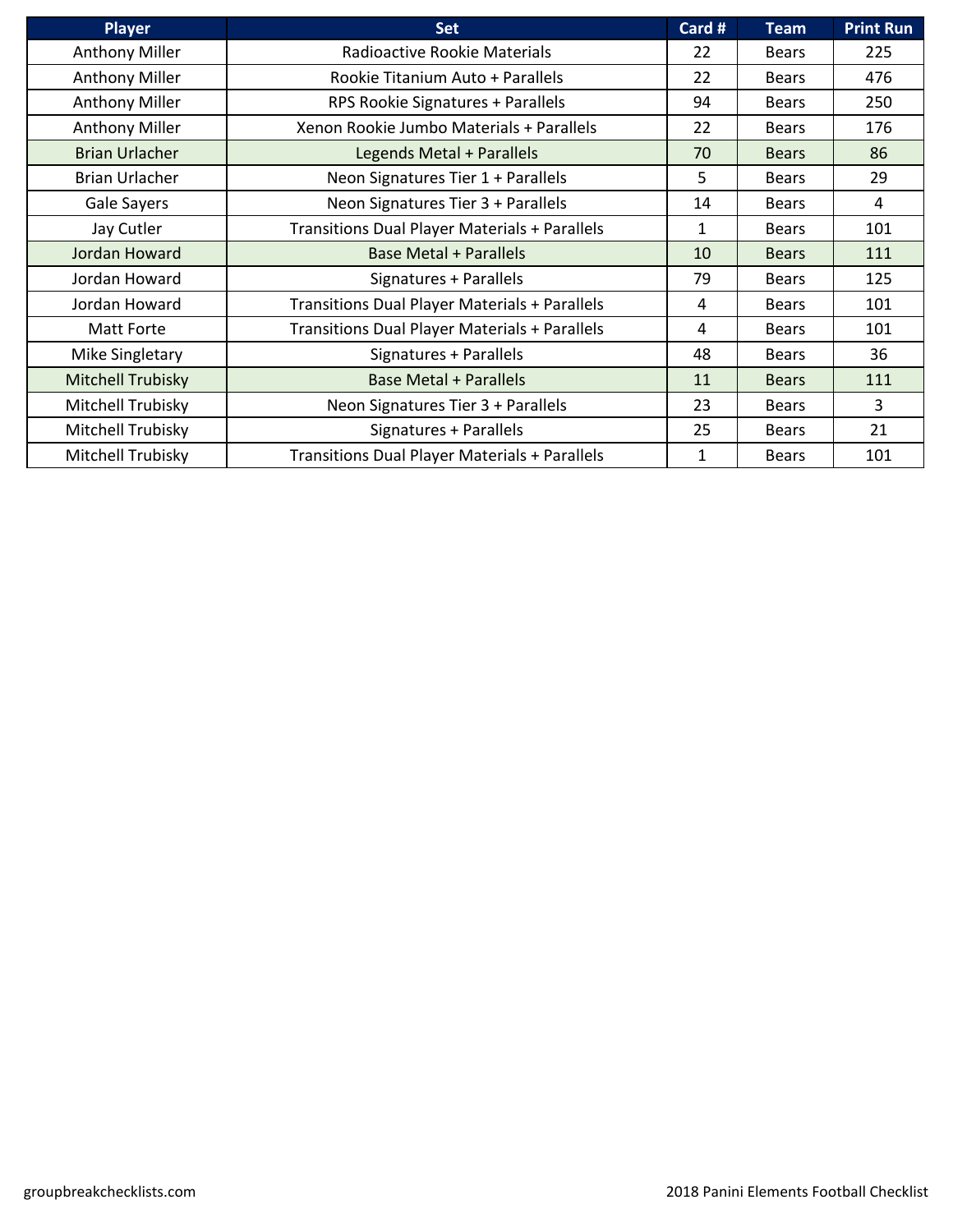| <b>Player</b>      | <b>Set</b>                               | Card # | <b>Team</b>    | <b>Print Run</b> |
|--------------------|------------------------------------------|--------|----------------|------------------|
| A.J. Green         | <b>Base Metal + Parallels</b>            | 12     | <b>Bengals</b> | 111              |
| <b>Andy Dalton</b> | <b>Base Metal + Parallels</b>            | 13     | <b>Bengals</b> | 111              |
| Geno Atkins        | Signatures + Parallels                   | 51     | <b>Bengals</b> | 225              |
| Ickey Woods        | Signatures + Parallels                   | 90     | <b>Bengals</b> | 225              |
| Mark Walton        | Radioactive Rookie Materials             | 32     | <b>Bengals</b> | 225              |
| Mark Walton        | Rookie Titanium Auto + Parallels         | 26     | <b>Bengals</b> | 476              |
| Mark Walton        | RPS Rookie Signatures + Parallels        | 98     | <b>Bengals</b> | 250              |
| Mark Walton        | Xenon Rookie Jumbo Materials + Parallels | 32     | <b>Bengals</b> | 176              |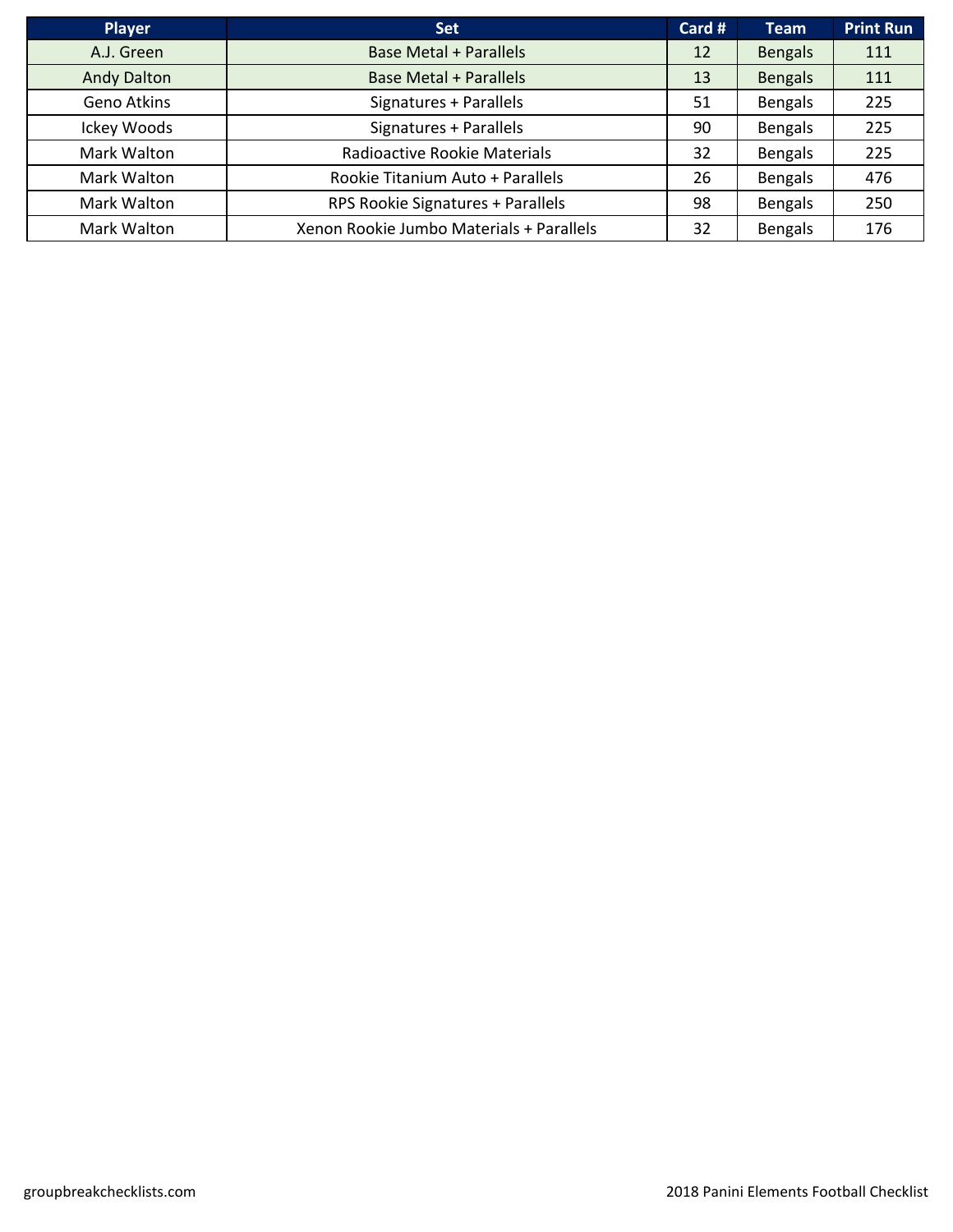| <b>Player</b>   | <b>Set</b>                               | Card # | <b>Team</b>  | <b>Print Run</b> |
|-----------------|------------------------------------------|--------|--------------|------------------|
| Andre Reed      | Signatures + Parallels                   | 64     | <b>Bills</b> | 56               |
| Josh Allen      | Radioactive Rookie Materials             | 4      | <b>Bills</b> | 149              |
| Josh Allen      | Rookie Titanium Auto + Parallels         |        | <b>Bills</b> | 125              |
| Josh Allen      | RPS Rookie Signatures + Parallels        | 75     | <b>Bills</b> | 125              |
| Josh Allen      | Xenon Rookie Jumbo Materials + Parallels | 4      | <b>Bills</b> | 150              |
| Kelvin Benjamin | Neon Signatures Tier 1 + Parallels       | 16     | <b>Bills</b> | 32               |
| LeSean McCoy    | <b>Base Metal + Parallels</b>            |        | <b>Bills</b> | 111              |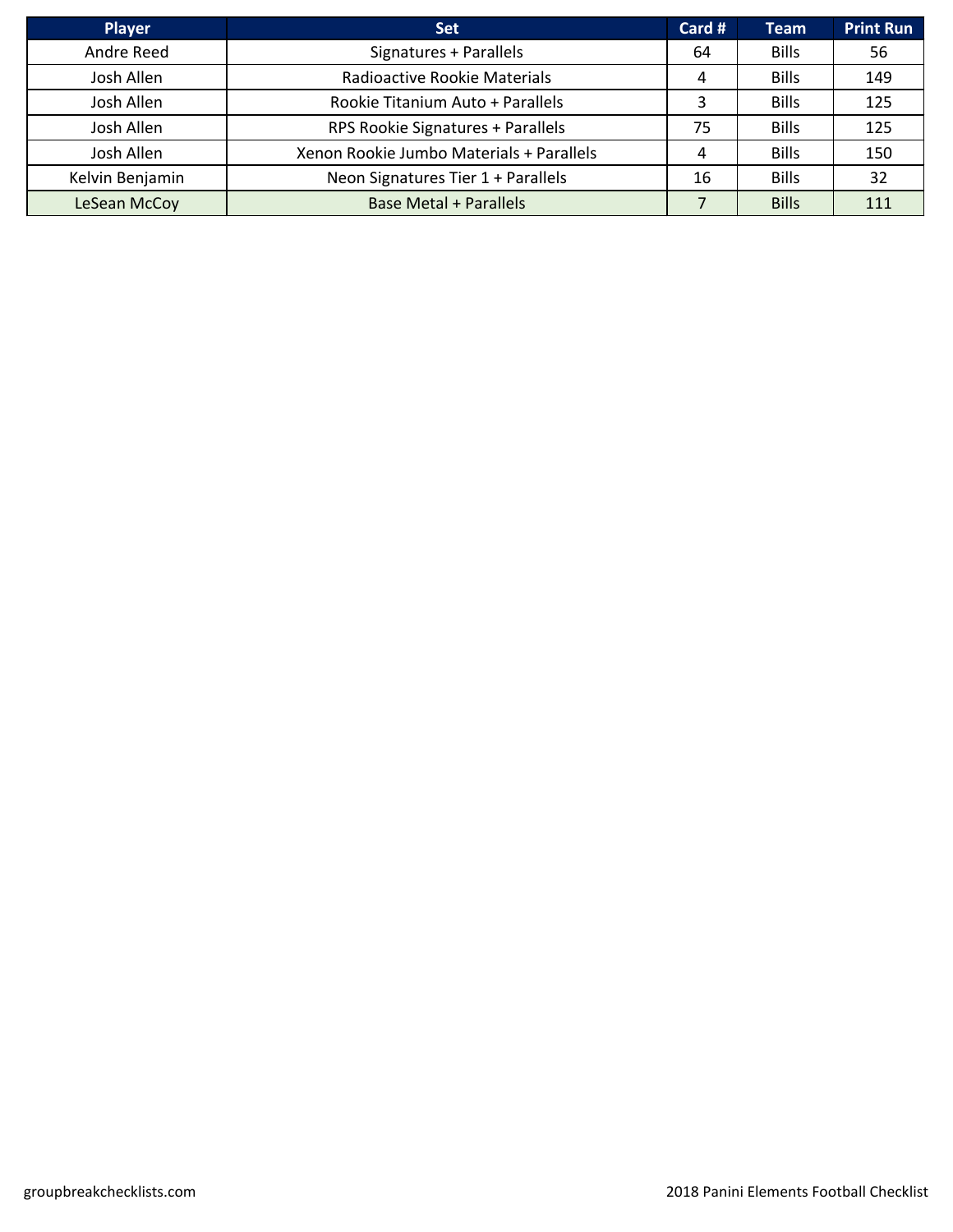| Player                  | <b>Set</b>                                           | Card # | <b>Team</b>    | <b>Print Run</b> |
|-------------------------|------------------------------------------------------|--------|----------------|------------------|
| <b>Bradley Chubb</b>    | Radioactive Rookie Materials                         | 10     | <b>Broncos</b> | 149              |
| <b>Bradley Chubb</b>    | Rookie Titanium Auto + Parallels                     | 36     | <b>Broncos</b> | 476              |
| <b>Bradley Chubb</b>    | RPS Rookie Signatures + Parallels                    | 108    | <b>Broncos</b> | 250              |
| <b>Bradley Chubb</b>    | Xenon Rookie Jumbo Materials + Parallels             | 10     | <b>Broncos</b> | 150              |
| <b>Courtland Sutton</b> | Radioactive Rookie Materials                         | 17     | <b>Broncos</b> | 225              |
| <b>Courtland Sutton</b> | Rookie Titanium Auto + Parallels                     | 21     | <b>Broncos</b> | 125              |
| <b>Courtland Sutton</b> | RPS Rookie Signatures + Parallels                    | 93     | <b>Broncos</b> | 250              |
| <b>Courtland Sutton</b> | Xenon Rookie Jumbo Materials + Parallels             | 17     | <b>Broncos</b> | 176              |
| DaeSean Hamilton        | Radioactive Rookie Materials                         | 33     | <b>Broncos</b> | 225              |
| DaeSean Hamilton        | Rookie Titanium Auto + Parallels                     | 29     | <b>Broncos</b> | 476              |
| DaeSean Hamilton        | RPS Rookie Signatures + Parallels                    | 101    | <b>Broncos</b> | 250              |
| DaeSean Hamilton        | Xenon Rookie Jumbo Materials + Parallels             | 33     | <b>Broncos</b> | 176              |
| Demaryius Thomas        | Signatures + Parallels                               | 37     | <b>Broncos</b> | 21               |
| Ed McCaffrey            | Signatures + Parallels                               | 66     | <b>Broncos</b> | 56               |
| John Elway              | Legends Metal + Parallels                            | 62     | <b>Broncos</b> | 86               |
| John Elway              | Mettle Moments Horizontal + Parallels                | 6      | <b>Broncos</b> | 86               |
| John Elway              | Neon Signatures Tier 3 + Parallels                   | 19     | <b>Broncos</b> | $\overline{3}$   |
| John Elway              | Transitions Dual Player Materials + Parallels        | 14     | <b>Broncos</b> | 101              |
| John Lynch              | Signatures + Parallels                               | 67     | <b>Broncos</b> | 56               |
| <b>Peyton Manning</b>   | <b>Transitions Dual Player Materials + Parallels</b> | 14     | <b>Broncos</b> | 101              |
| Royce Freeman           | Radioactive Rookie Materials                         | 25     | <b>Broncos</b> | 225              |
| Royce Freeman           | Rookie Titanium Auto + Parallels                     | 15     | <b>Broncos</b> | 476              |
| Royce Freeman           | RPS Rookie Signatures + Parallels                    | 87     | <b>Broncos</b> | 250              |
| Royce Freeman           | Xenon Rookie Jumbo Materials + Parallels             | 25     | <b>Broncos</b> | 176              |
| Von Miller              | Base Metal + Parallels                               | 18     | <b>Broncos</b> | 111              |
| Von Miller              | Mettle Moments Vertical + Parallels                  | 12     | <b>Broncos</b> | 86               |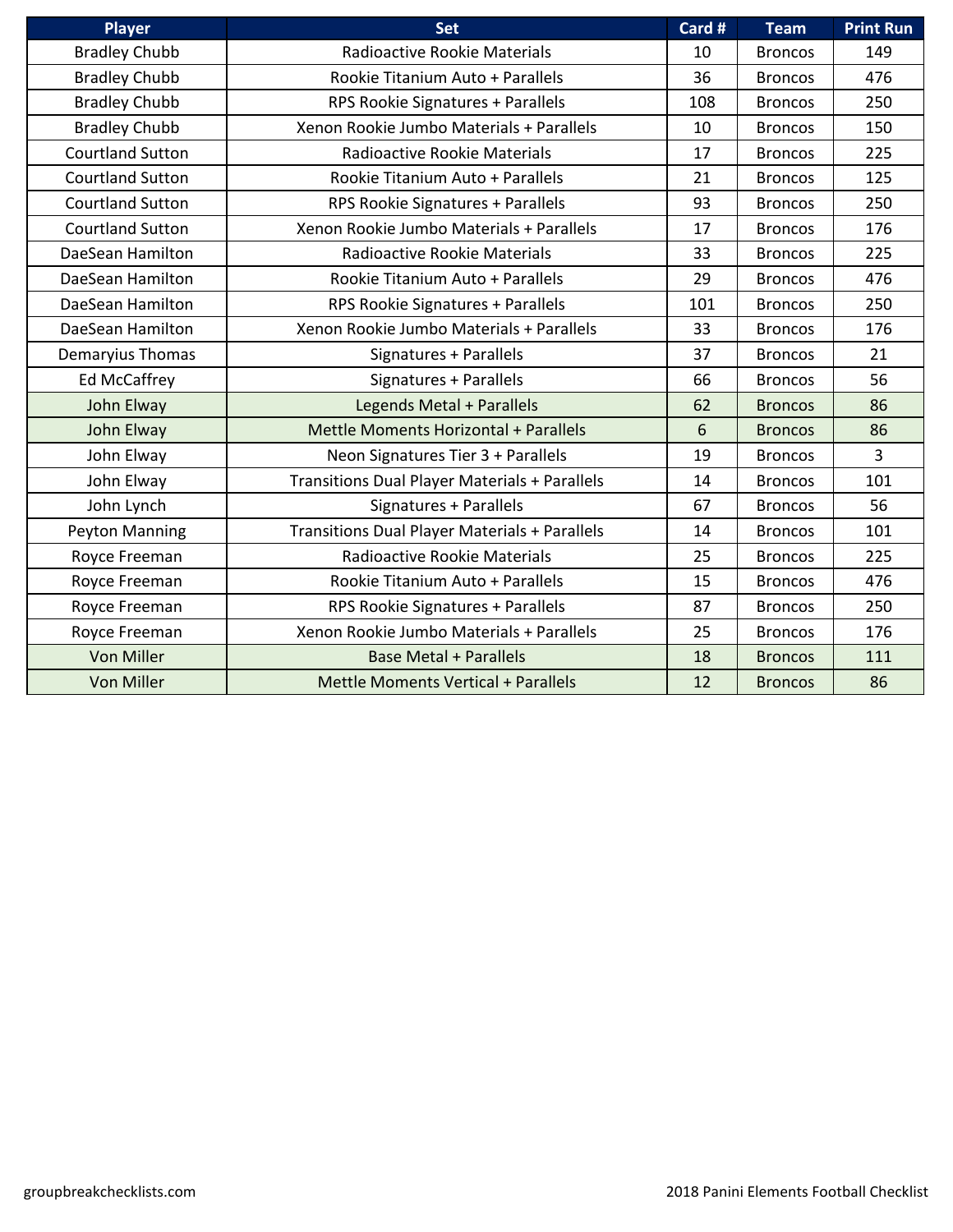| <b>Player</b>         | <b>Set</b>                               | Card # | <b>Team</b>   | <b>Print Run</b> |
|-----------------------|------------------------------------------|--------|---------------|------------------|
| <b>Baker Mayfield</b> | Radioactive Rookie Materials             | 3      | <b>Browns</b> | 149              |
| <b>Baker Mayfield</b> | Rookie Titanium Auto + Parallels         | 4      | Browns        | 125              |
| <b>Baker Mayfield</b> | RPS Rookie Signatures + Parallels        | 76     | <b>Browns</b> | 125              |
| <b>Baker Mayfield</b> | Xenon Rookie Jumbo Materials + Parallels | 3      | <b>Browns</b> | 150              |
| <b>Josh Gordon</b>    | <b>Base Metal + Parallels</b>            | 14     | <b>Browns</b> | 111              |
| Nick Chubb            | Radioactive Rookie Materials             | 7      | <b>Browns</b> | 149              |
| Nick Chubb            | Rookie Titanium Auto + Parallels         | 12     | Browns        | 425              |
| Nick Chubb            | RPS Rookie Signatures + Parallels        | 84     | <b>Browns</b> | 250              |
| Nick Chubb            | Xenon Rookie Jumbo Materials + Parallels | 7      | <b>Browns</b> | 150              |
| <b>Tyrod Taylor</b>   | <b>Base Metal + Parallels</b>            | 15     | <b>Browns</b> | 111              |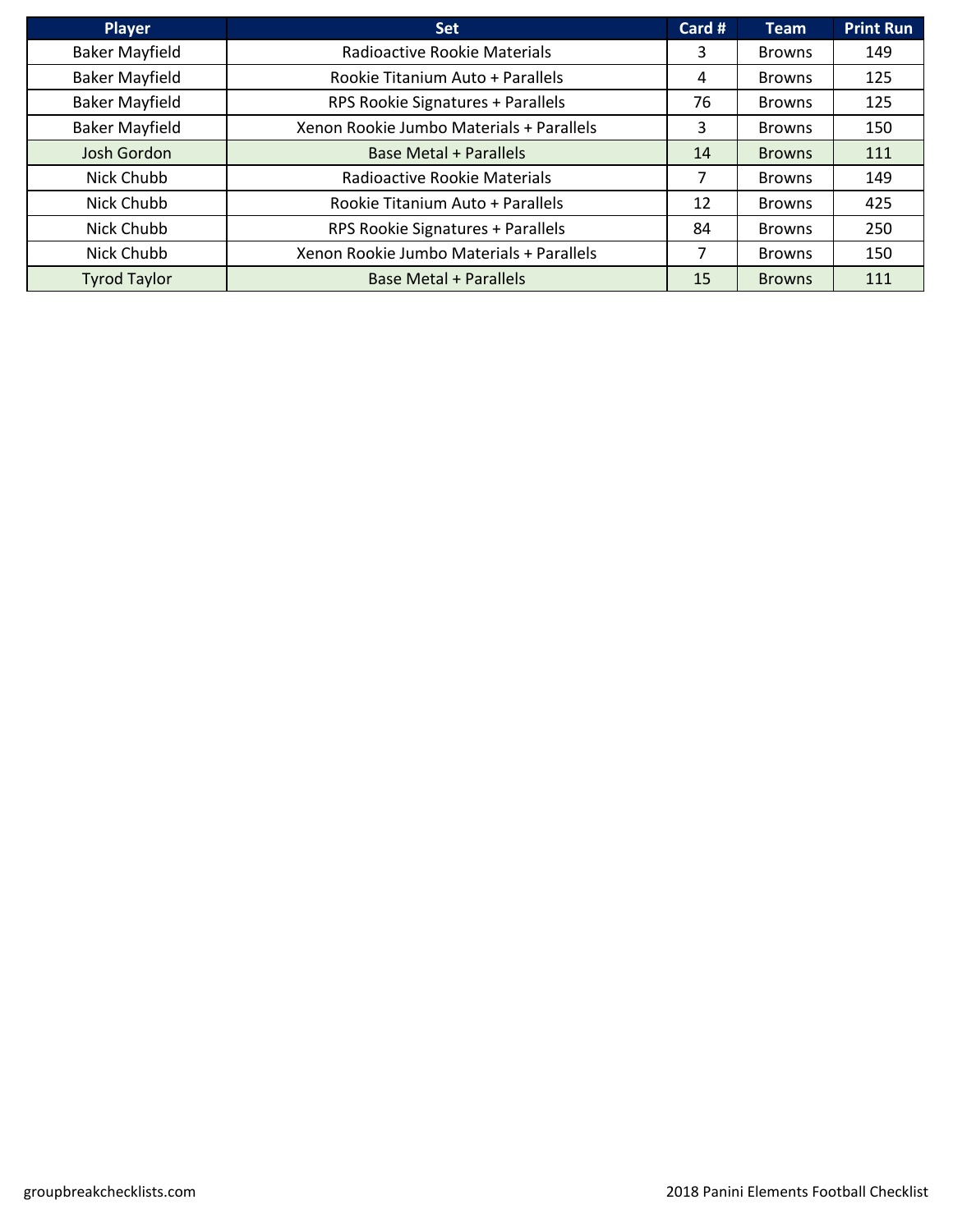| <b>Player</b>         | <b>Set</b>                               | Card # | <b>Team</b>       | <b>Print Run</b> |
|-----------------------|------------------------------------------|--------|-------------------|------------------|
| <b>Derrick Brooks</b> | Neon Signatures Tier 1 + Parallels       | 9      | <b>Buccaneers</b> | 114              |
| Jameis Winston        | <b>Base Metal + Parallels</b>            | 47     | <b>Buccaneers</b> | 111              |
| Jameis Winston        | Neon Signatures Tier 2 + Parallels       | 4      | <b>Buccaneers</b> | 9                |
| Jameis Winston        | Signatures + Parallels                   | 14     | <b>Buccaneers</b> | 21               |
| Mike Alstott          | Signatures + Parallels                   | 68     | <b>Buccaneers</b> | 56               |
| Mike Evans            | Neon Signatures Tier 3 + Parallels       | 22     | <b>Buccaneers</b> | 9                |
| Ronald Jones II       | Radioactive Rookie Materials             | 16     | <b>Buccaneers</b> | 225              |
| Ronald Jones II       | Rookie Titanium Auto + Parallels         | 11     | <b>Buccaneers</b> | 476              |
| Ronald Jones II       | RPS Rookie Signatures + Parallels        | 83     | <b>Buccaneers</b> | 250              |
| Ronald Jones II       | Xenon Rookie Jumbo Materials + Parallels | 16     | <b>Buccaneers</b> | 176              |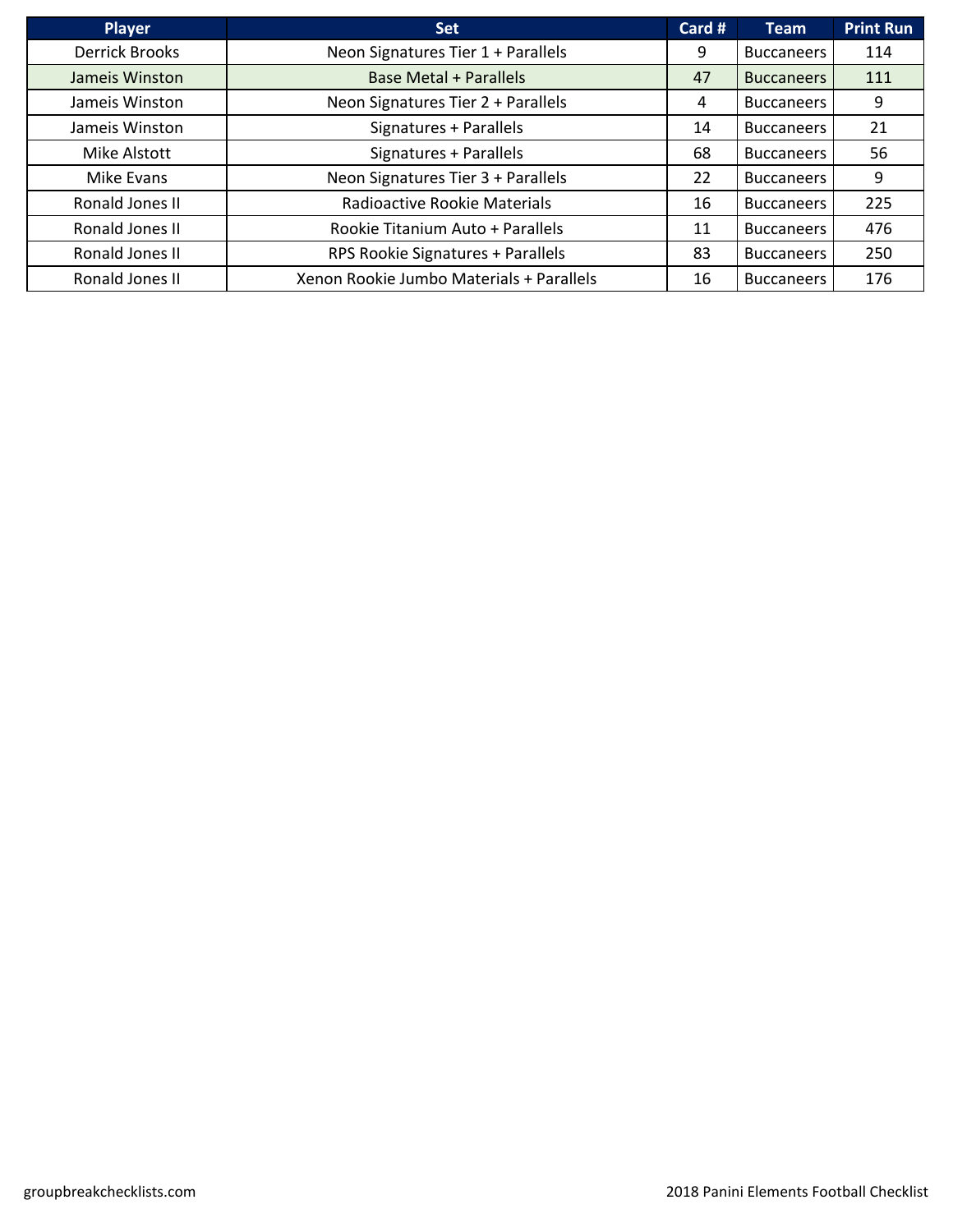| <b>Player</b>    | <b>Set</b>                               | Card #         | Team      | <b>Print Run</b> |
|------------------|------------------------------------------|----------------|-----------|------------------|
| Aeneas Williams  | Neon Signatures Tier 1 + Parallels       | 2              | Cardinals | 164              |
| Christian Kirk   | Radioactive Rookie Materials             | 21             | Cardinals | 225              |
| Christian Kirk   | Rookie Titanium Auto + Parallels         | 23             | Cardinals | 124              |
| Christian Kirk   | RPS Rookie Signatures + Parallels        | 95             | Cardinals | 250              |
| Christian Kirk   | Xenon Rookie Jumbo Materials + Parallels | 21             | Cardinals | 176              |
| David Johnson    | <b>Base Metal + Parallels</b>            | $\overline{2}$ | Cardinals | 111              |
| David Johnson    | Neon Signatures Tier 1 + Parallels       | 8              | Cardinals | 46               |
| David Johnson    | Signatures + Parallels                   | 45             | Cardinals | 36               |
| Josh Rosen       | Radioactive Rookie Materials             | $\overline{2}$ | Cardinals | 149              |
| Josh Rosen       | Rookie Titanium Auto + Parallels         | 1              | Cardinals | 125              |
| Josh Rosen       | RPS Rookie Signatures + Parallels        | 73             | Cardinals | 125              |
| Josh Rosen       | Xenon Rookie Jumbo Materials + Parallels | $\overline{2}$ | Cardinals | 150              |
| Larry Fitzgerald | <b>Base Metal + Parallels</b>            | $\mathbf{1}$   | Cardinals | 111              |
| Larry Fitzgerald | Mettle Moments Vertical + Parallels      | 18             | Cardinals | 86               |
| Patrick Peterson | Neon Signatures Tier 1 + Parallels       | 22             | Cardinals | 21               |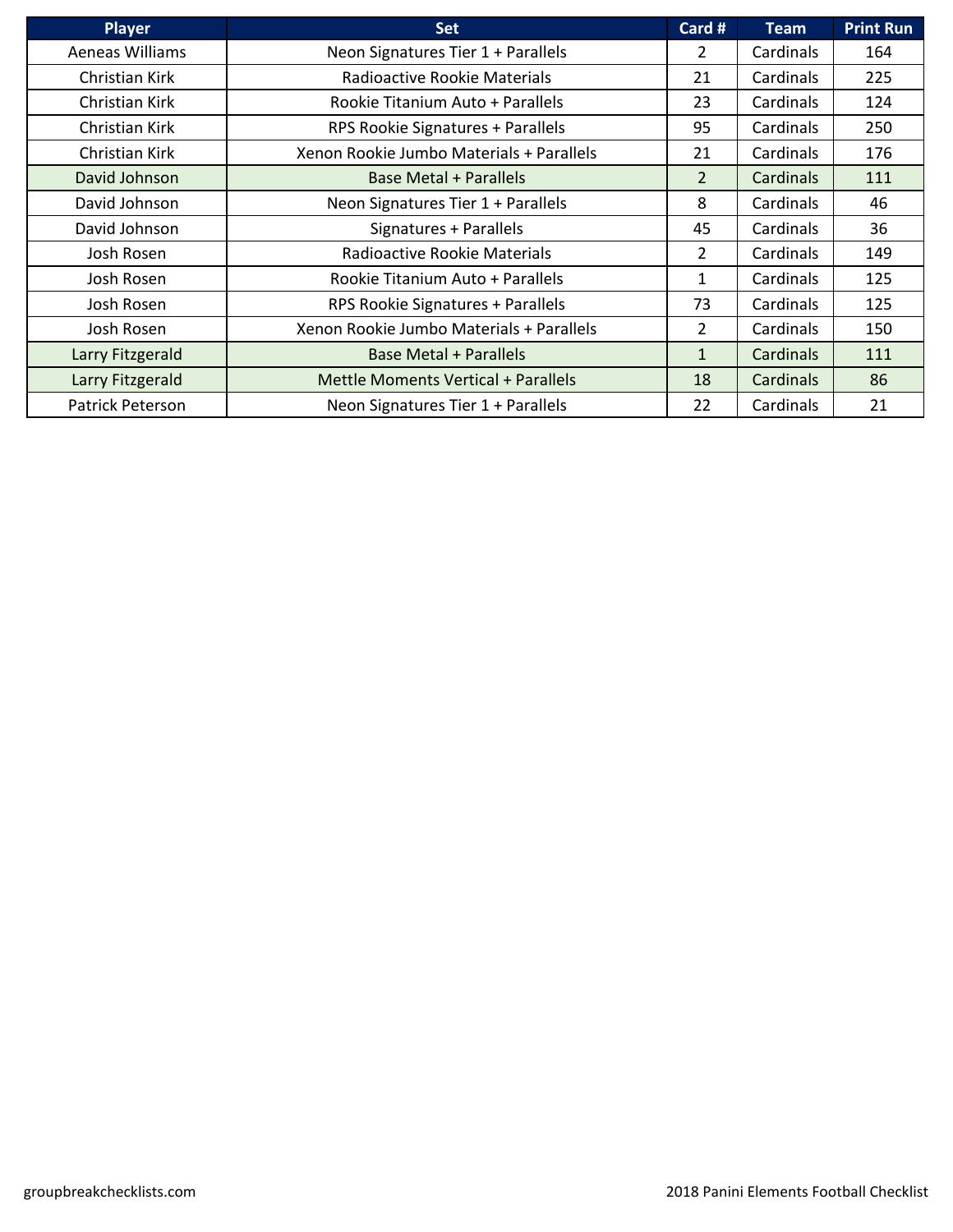| <b>Player</b>        | <b>Set</b>                         | Card # | <b>Team</b> | <b>Print Run</b> |
|----------------------|------------------------------------|--------|-------------|------------------|
| Joey Bosa            | <b>Base Metal + Parallels</b>      | 27     | Chargers    | 111              |
| Joey Bosa            | Neon Signatures Tier 2 + Parallels | 6      | Chargers    | 17               |
| Keenan Allen         | Neon Signatures Tier 1 + Parallels | 15     | Chargers    | 34               |
| LaDainian Tomlinson  | Signatures + Parallels             | 34     | Chargers    | 21               |
| Melvin Gordon        | Neon Signatures Tier 1 + Parallels | 20     | Chargers    | 27               |
| Melvin Ingram        | Signatures + Parallels             | 93     | Chargers    | 225              |
| Mike Williams        | Neon Signatures Tier 1 + Parallels | 21     | Chargers    | 81               |
| <b>Philip Rivers</b> | <b>Base Metal + Parallels</b>      | 26     | Chargers    | 111              |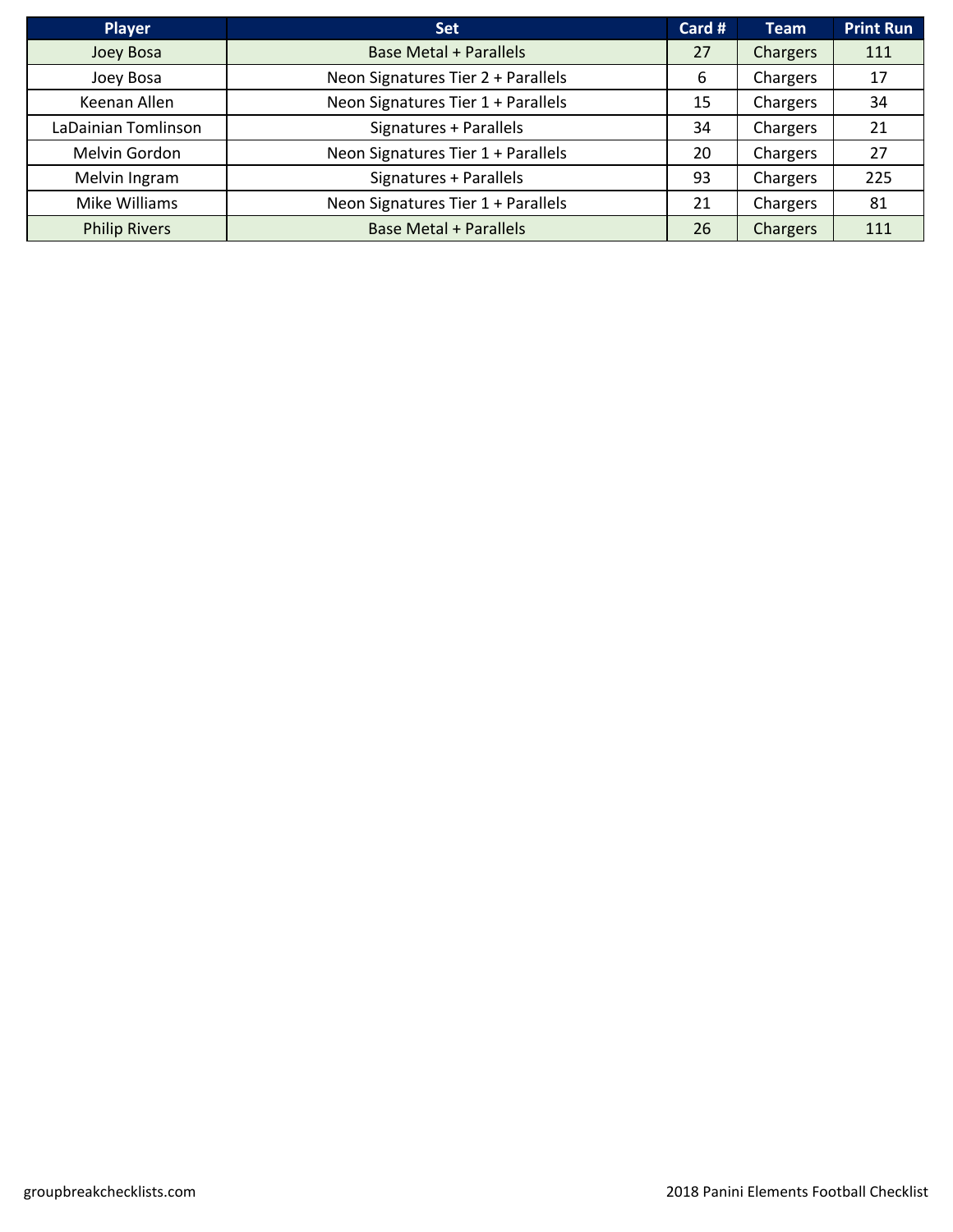| <b>Player</b>        | <b>Set</b>                                           | Card # | <b>Team</b>   | <b>Print Run</b> |
|----------------------|------------------------------------------------------|--------|---------------|------------------|
| Christian Okoye      | Signatures + Parallels                               | 41     | Chiefs        | 36               |
| Jamaal Charles       | <b>Transitions Dual Player Materials + Parallels</b> | 8      | Chiefs        | 101              |
| Justin Houston       | Signatures + Parallels                               | 95     | Chiefs        | 225              |
| Kareem Hunt          | <b>Base Metal + Parallels</b>                        | 25     | <b>Chiefs</b> | 111              |
| Kareem Hunt          | Neon Signatures Tier 3 + Parallels                   | 20     | Chiefs        | 3                |
| Kareem Hunt          | Signatures + Parallels                               | 94     | Chiefs        | 225              |
| Kareem Hunt          | <b>Transitions Dual Player Materials + Parallels</b> | 8      | Chiefs        | 101              |
| Neil Smith           | Signatures + Parallels                               | 36     | Chiefs        | 225              |
| <b>Priest Holmes</b> | Signatures + Parallels                               | 69     | Chiefs        | 41               |
| <b>Tony Gonzalez</b> | Legends Metal + Parallels                            | 66     | <b>Chiefs</b> | 86               |
| <b>Tony Gonzalez</b> | Signatures + Parallels                               | 27     | Chiefs        | 21               |
| <b>Tony Gonzalez</b> | <b>Transitions Dual Player Materials + Parallels</b> | 18     | Chiefs        | 101              |
| <b>Travis Kelce</b>  | Signatures + Parallels                               | 74     | Chiefs        | 36               |
| <b>Travis Kelce</b>  | <b>Transitions Dual Player Materials + Parallels</b> | 18     | Chiefs        | 101              |
| <b>Tyreek Hill</b>   | Signatures + Parallels                               | 87     | Chiefs        | 176              |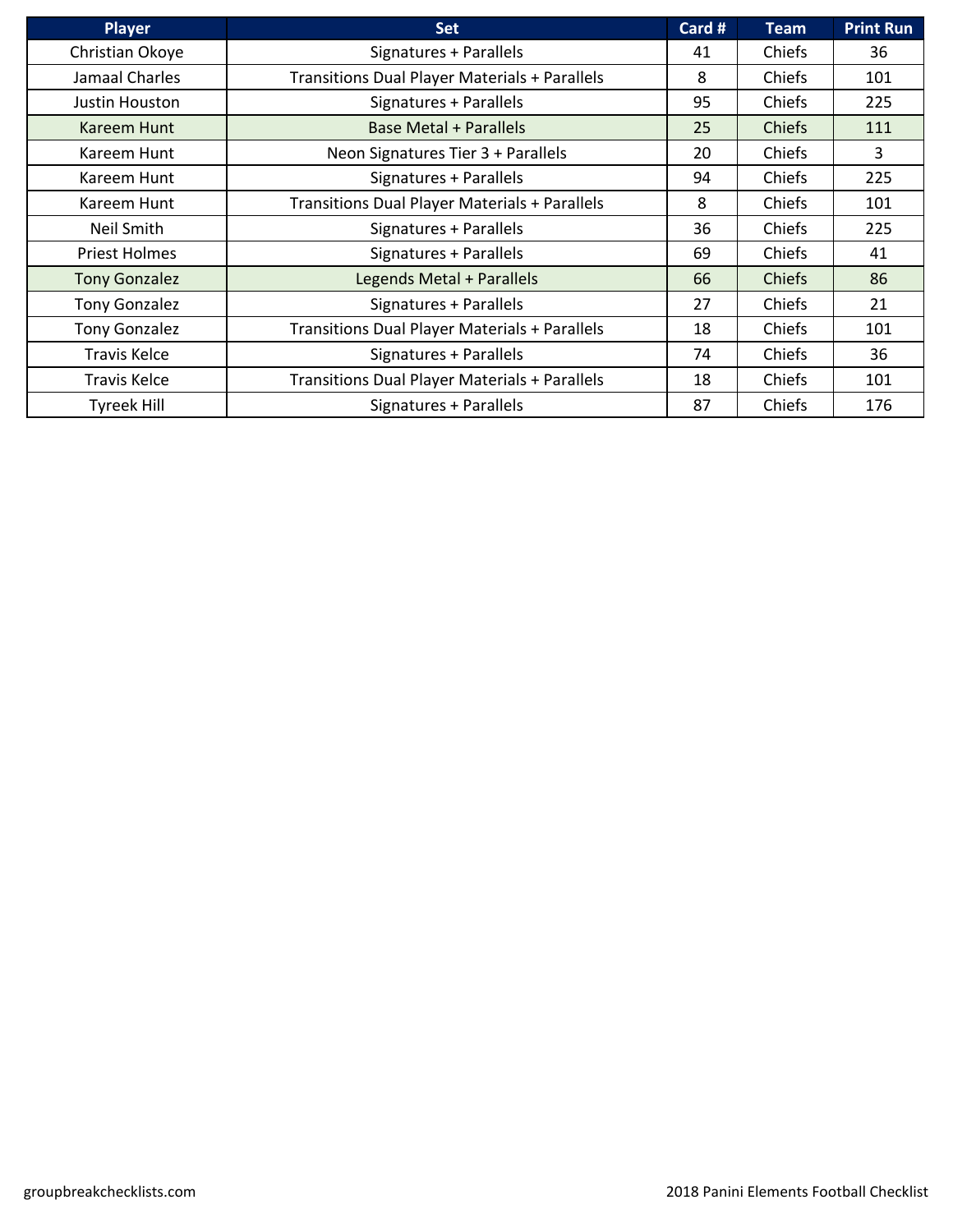| <b>Player</b>         | <b>Set</b>                                    | Card #         | <b>Team</b>  | <b>Print Run</b> |
|-----------------------|-----------------------------------------------|----------------|--------------|------------------|
| <b>Andrew Luck</b>    | <b>Base Metal + Parallels</b>                 | 23             | Colts        | 111              |
| Andrew Luck           | Neon Signatures Tier 3 + Parallels            | $\overline{2}$ | Colts        | 4                |
| Daurice Fountain      | Radioactive Rookie Materials                  | 37             | Colts        | 225              |
| Daurice Fountain      | Rookie Titanium Auto + Parallels              | 35             | Colts        | 476              |
| Daurice Fountain      | RPS Rookie Signatures + Parallels             | 107            | Colts        | 250              |
| Daurice Fountain      | Xenon Rookie Jumbo Materials + Parallels      | 37             | Colts        | 176              |
| Johnny Unitas         | Mettle Moments Horizontal + Parallels         | $\mathbf{1}$   | Colts        | 86               |
| Johnny Unitas         | Transitions Dual Player Materials + Parallels | 15             | Colts        | 101              |
| Nyheim Hines          | Radioactive Rookie Materials                  | 30             | Colts        | 225              |
| Nyheim Hines          | Rookie Titanium Auto + Parallels              | 33             | Colts        | 476              |
| Nyheim Hines          | RPS Rookie Signatures + Parallels             | 105            | Colts        | 250              |
| Nyheim Hines          | Xenon Rookie Jumbo Materials + Parallels      | 30             | Colts        | 176              |
| <b>Peyton Manning</b> | Legends Metal + Parallels                     | 55             | <b>Colts</b> | 86               |
| <b>Peyton Manning</b> | Mettle Moments Vertical + Parallels           | 4              | Colts        | 86               |
| Peyton Manning        | Neon Signatures Tier 3 + Parallels            | 24             | Colts        | 15               |
| Peyton Manning        | Signatures + Parallels                        | 3              | Colts        | 16               |
| Peyton Manning        | Transitions Dual Player Materials + Parallels | 15             | Colts        | 101              |
| Raymond Berry         | Signatures + Parallels                        | 43             | Colts        | 21               |
| Reggie Wayne          | Neon Signatures Tier 3 + Parallels            | 9              | Colts        | $\overline{7}$   |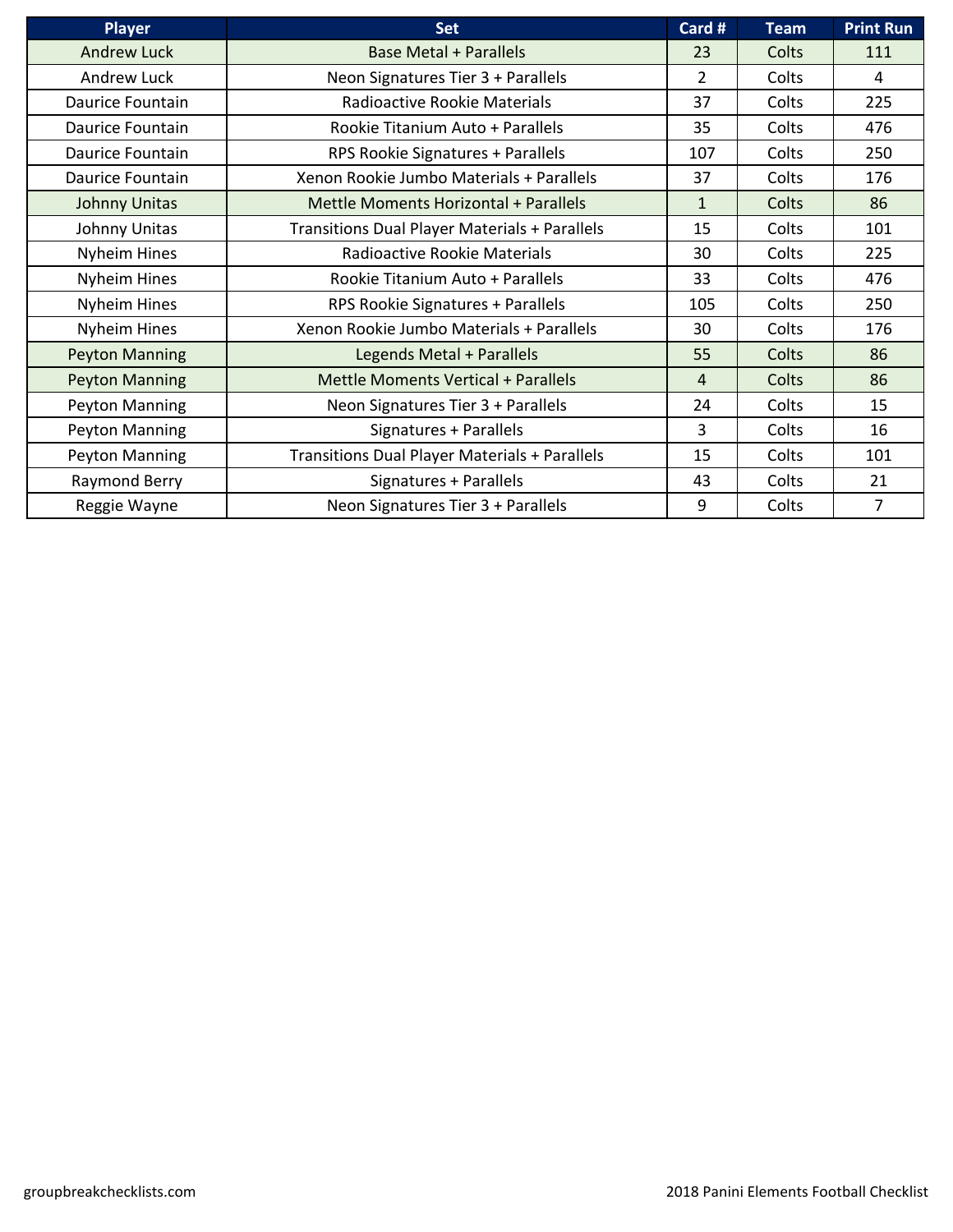| <b>Player</b>          | Set                                                  | Card #         | <b>Team</b> | <b>Print Run</b> |
|------------------------|------------------------------------------------------|----------------|-------------|------------------|
| <b>Bob Lilly</b>       | Signatures + Parallels                               | 63             | Cowboys     | 56               |
| <b>Dak Prescott</b>    | <b>Base Metal + Parallels</b>                        | 17             | Cowboys     | 111              |
| Dak Prescott           | Neon Signatures Tier 2 + Parallels                   | $\overline{2}$ | Cowboys     | 61               |
| Dak Prescott           | Transitions Dual Player Materials + Parallels        | $\overline{2}$ | Cowboys     | 101              |
| Dan Bailey             | Signatures + Parallels                               | 35             | Cowboys     | 125              |
| <b>Deion Sanders</b>   | Legends Metal + Parallels                            | 59             | Cowboys     | 86               |
| <b>Deion Sanders</b>   | Neon Signatures Tier 3 + Parallels                   | $\overline{7}$ | Cowboys     | 10               |
| Dez Bryant             | <b>Transitions Dual Player Materials + Parallels</b> | 7              | Cowboys     | 101              |
| Drew Pearson           | Signatures + Parallels                               | 77             | Cowboys     | 125              |
| <b>Emmitt Smith</b>    | Legends Metal + Parallels                            | 54             | Cowboys     | 86               |
| <b>Emmitt Smith</b>    | Mettle Moments Horizontal + Parallels                | 17             | Cowboys     | 86               |
| <b>Emmitt Smith</b>    | Neon Signatures Tier 3 + Parallels                   | 11             | Cowboys     | $\overline{3}$   |
| <b>Emmitt Smith</b>    | <b>Transitions Dual Player Materials + Parallels</b> | 10             | Cowboys     | 101              |
| <b>Ezekiel Elliott</b> | <b>Base Metal + Parallels</b>                        | 16             | Cowboys     | 111              |
| <b>Ezekiel Elliott</b> | Neon Signatures Tier 2 + Parallels                   | 3              | Cowboys     | 139              |
| <b>Ezekiel Elliott</b> | <b>Transitions Dual Player Materials + Parallels</b> | 10             | Cowboys     | 101              |
| Jason Witten           | Neon Signatures Tier 2 + Parallels                   | 5              | Cowboys     | 46               |
| Michael Gallup         | Radioactive Rookie Materials                         | 27             | Cowboys     | 225              |
| Michael Gallup         | Rookie Titanium Auto + Parallels                     | 24             | Cowboys     | 476              |
| Michael Gallup         | RPS Rookie Signatures + Parallels                    | 96             | Cowboys     | 250              |
| Michael Gallup         | Xenon Rookie Jumbo Materials + Parallels             | 27             | Cowboys     | 176              |
| Michael Irvin          | Transitions Dual Player Materials + Parallels        | $\overline{7}$ | Cowboys     | 101              |
| Mike White             | Radioactive Rookie Materials                         | 39             | Cowboys     | 225              |
| Mike White             | Rookie Titanium Auto + Parallels                     | 18             | Cowboys     | 476              |
| Mike White             | RPS Rookie Signatures + Parallels                    | 90             | Cowboys     | 250              |
| Mike White             | Xenon Rookie Jumbo Materials + Parallels             | 39             | Cowboys     | 176              |
| Randy White            | Signatures + Parallels                               | 70             | Cowboys     | 41               |
| Roger Staubach         | Neon Signatures Tier 3 + Parallels                   | 26             | Cowboys     | 3                |
| Roger Staubach         | Signatures + Parallels                               | 8              | Cowboys     | 16               |
| <b>Tony Romo</b>       | Transitions Dual Player Materials + Parallels        | $\overline{2}$ | Cowboys     | 101              |
| <b>Troy Aikman</b>     | Legends Metal + Parallels                            | 71             | Cowboys     | 86               |
| <b>Walt Garrison</b>   | Signatures + Parallels                               | 72             | Cowboys     | 76               |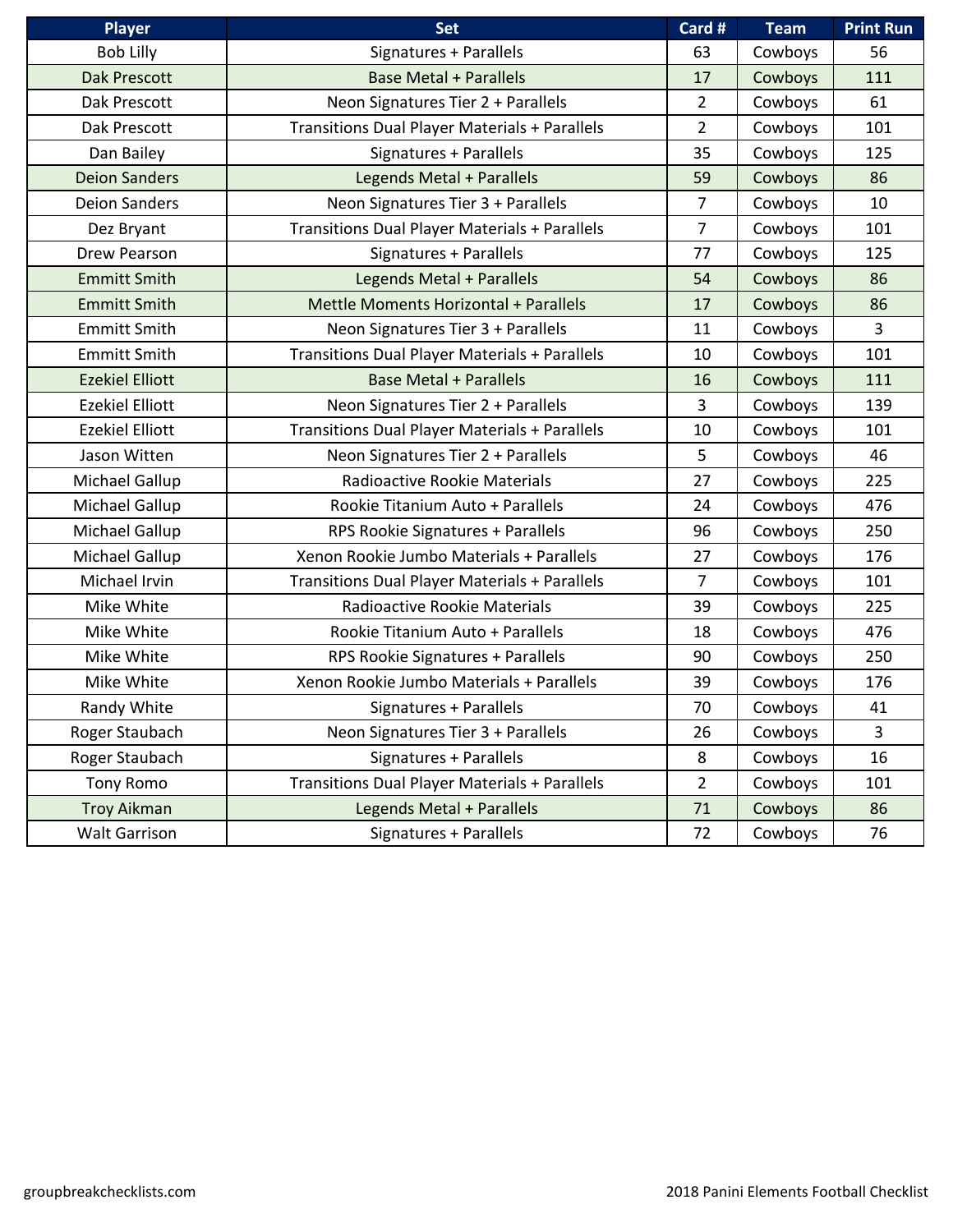| <b>Player</b>         | <b>Set</b>                               | Card # | <b>Team</b>     | <b>Print Run</b> |
|-----------------------|------------------------------------------|--------|-----------------|------------------|
| Dan Marino            | Legends Metal + Parallels                | 58     | <b>Dolphins</b> | 86               |
| Dan Marino            | Neon Signatures Tier 3 Orange Only       | 6      | <b>Dolphins</b> | $\overline{2}$   |
| Jason Taylor          | Signatures + Parallels                   | 38     | <b>Dolphins</b> | 36               |
| Kalen Ballage         | Radioactive Rookie Materials             | 35     | <b>Dolphins</b> | 225              |
| Kalen Ballage         | Rookie Titanium Auto + Parallels         | 37     | <b>Dolphins</b> | 476              |
| Kalen Ballage         | RPS Rookie Signatures + Parallels        | 109    | <b>Dolphins</b> | 250              |
| Kalen Ballage         | Xenon Rookie Jumbo Materials + Parallels | 35     | <b>Dolphins</b> | 176              |
| Kenyan Drake          | <b>Base Metal + Parallels</b>            | 30     | <b>Dolphins</b> | 111              |
| Kenyan Drake          | Signatures + Parallels                   | 23     | <b>Dolphins</b> | 31               |
| Kiko Alonso           | Signatures + Parallels                   | 92     | <b>Dolphins</b> | 225              |
| Mike Gesicki          | Radioactive Rookie Materials             | 18     | <b>Dolphins</b> | 225              |
| Mike Gesicki          | Rookie Titanium Auto + Parallels         | 17     | <b>Dolphins</b> | 476              |
| Mike Gesicki          | RPS Rookie Signatures + Parallels        | 89     | <b>Dolphins</b> | 250              |
| Mike Gesicki          | Xenon Rookie Jumbo Materials + Parallels | 18     | <b>Dolphins</b> | 176              |
| <b>Ricky Williams</b> | Signatures + Parallels                   | 61     | <b>Dolphins</b> | 51               |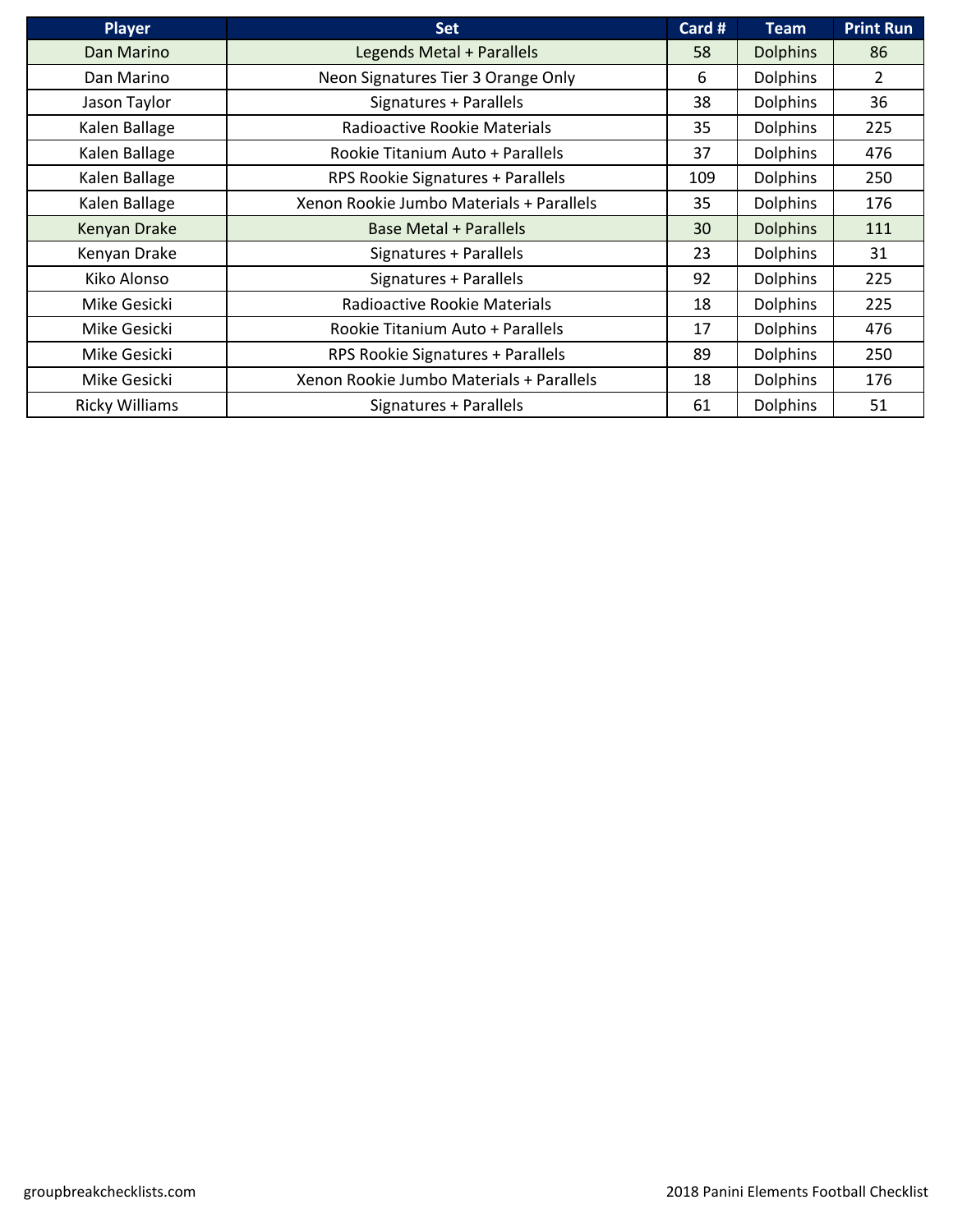| <b>Player</b>        | <b>Set</b>                                           | Card # | <b>Team</b> | <b>Print Run</b> |
|----------------------|------------------------------------------------------|--------|-------------|------------------|
| Alshon Jeffery       | <b>Base Metal + Parallels</b>                        | 52     | Eagles      | 111              |
| <b>Brian Dawkins</b> | Legends Metal + Parallels                            | 72     | Eagles      | 86               |
| <b>Brian Dawkins</b> | Signatures + Parallels                               | 58     | Eagles      | 36               |
| <b>Carson Wentz</b>  | <b>Base Metal + Parallels</b>                        | 41     | Eagles      | 111              |
| Carson Wentz         | Neon Signatures Tier 2 + Parallels                   | 1      | Eagles      | 145              |
| Carson Wentz         | Signatures + Parallels                               | 18     | Eagles      | 16               |
| Carson Wentz         | Transitions Dual Player Materials + Parallels        | 12     | Eagles      | 101              |
| Jay Ajayi            | Neon Signatures Tier 1 + Parallels                   | 14     | Eagles      | 41               |
| LeGarrette Blount    | Signatures + Parallels                               | 99     | Eagles      | 225              |
| Michael Vick         | <b>Transitions Dual Player Materials + Parallels</b> | 12     | Eagles      | 101              |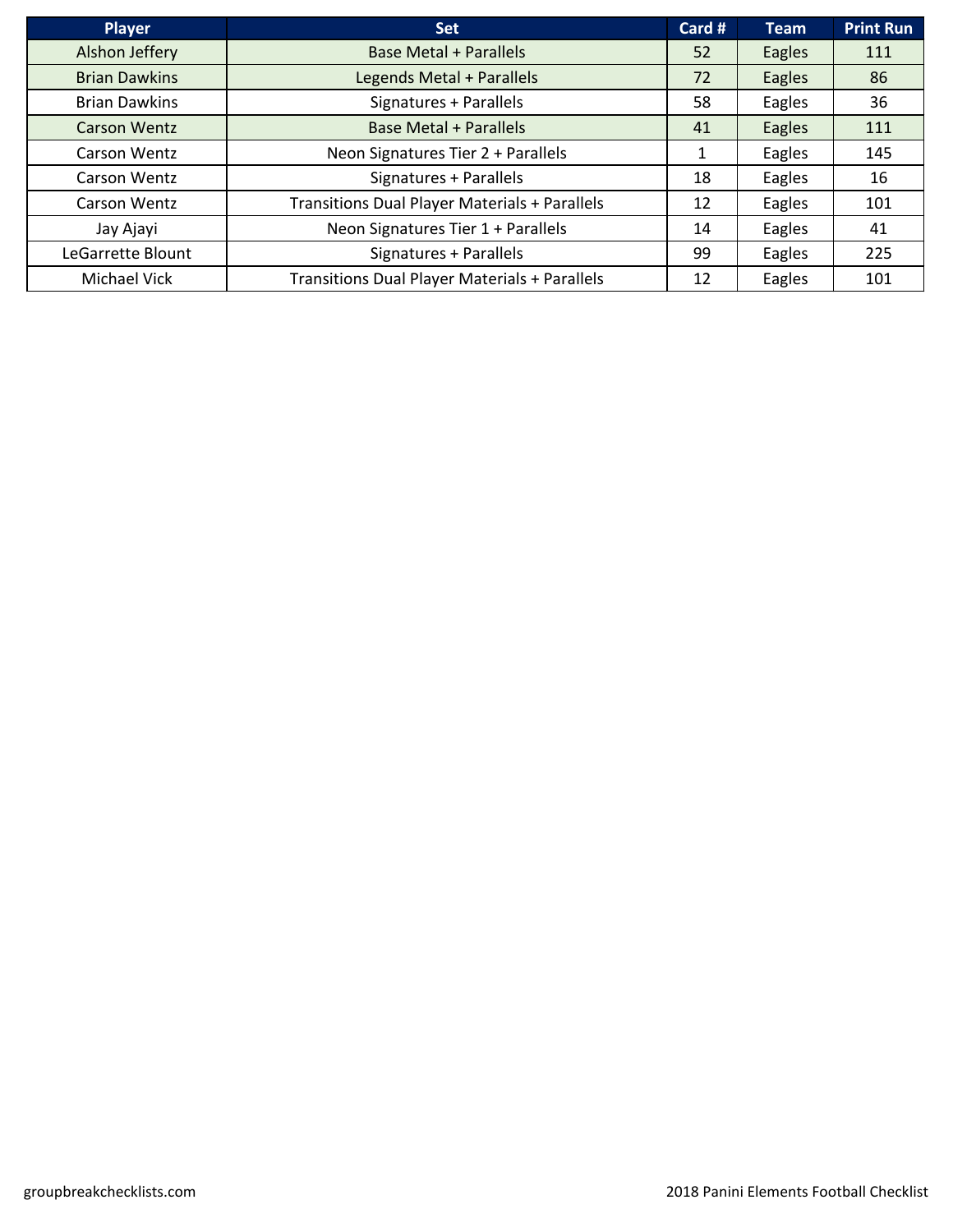| <b>Player</b>       | <b>Set</b>                               | Card # | <b>Team</b>    | <b>Print Run</b> |
|---------------------|------------------------------------------|--------|----------------|------------------|
| Calvin Ridley       | Radioactive Rookie Materials             | 13     | <b>Falcons</b> | 225              |
| Calvin Ridley       | Rookie Titanium Auto + Parallels         | 20     | Falcons        | 125              |
| Calvin Ridley       | RPS Rookie Signatures + Parallels        | 92     | Falcons        | 125              |
| Calvin Ridley       | Xenon Rookie Jumbo Materials + Parallels | 13     | Falcons        | 176              |
| Devonta Freeman     | Signatures + Parallels                   | 54     | Falcons        | 36               |
| Ito Smith           | Radioactive Rookie Materials             | 34     | Falcons        | 225              |
| Ito Smith           | Rookie Titanium Auto + Parallels         | 28     | Falcons        | 476              |
| Ito Smith           | RPS Rookie Signatures + Parallels        | 100    | Falcons        | 250              |
| Ito Smith           | Xenon Rookie Jumbo Materials + Parallels | 34     | Falcons        | 176              |
| Julio Jones         | <b>Base Metal + Parallels</b>            | 4      | <b>Falcons</b> | 111              |
| Matt Ryan           | <b>Base Metal + Parallels</b>            | 3      | <b>Falcons</b> | 111              |
| Matt Ryan           | Neon Signatures Tier 1 + Parallels       | 19     | Falcons        | $\overline{7}$   |
| Matt Ryan           | Signatures + Parallels                   | 16     | Falcons        | 16               |
| <b>Michael Vick</b> | Signatures + Parallels                   | 56     | Falcons        | 36               |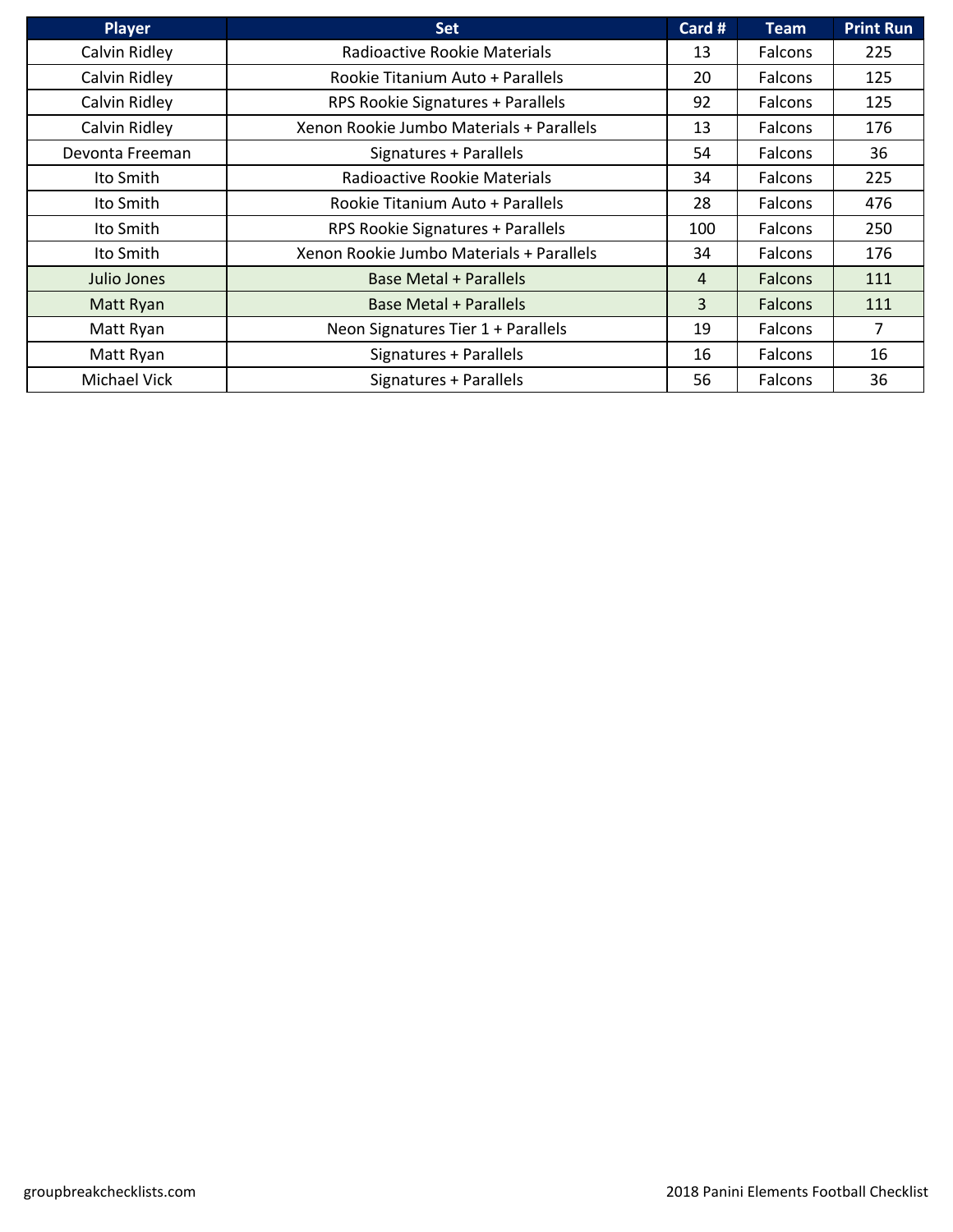| <b>Player</b>      | <b>Set</b>                                           | Card #         | <b>Team</b>   | <b>Print Run</b> |
|--------------------|------------------------------------------------------|----------------|---------------|------------------|
| <b>Eli Manning</b> | <b>Base Metal + Parallels</b>                        | 37             | Giants        | 111              |
| <b>Eli Manning</b> | <b>Mettle Moments Vertical + Parallels</b>           | 3              | <b>Giants</b> | 86               |
| Eli Manning        | Signatures + Parallels                               | $\overline{7}$ | Giants        | 16               |
| Eli Manning        | <b>Transitions Dual Player Materials + Parallels</b> | 20             | Giants        | 101              |
| Jeremy Shockey     | Signatures + Parallels                               | 78             | Giants        | 125              |
| Kyle Lauletta      | Radioactive Rookie Materials                         | 31             | Giants        | 225              |
| Kyle Lauletta      | Rookie Titanium Auto + Parallels                     | 8              | Giants        | 476              |
| Kyle Lauletta      | RPS Rookie Signatures + Parallels                    | 80             | Giants        | 250              |
| Kyle Lauletta      | Xenon Rookie Jumbo Materials + Parallels             | 31             | Giants        | 176              |
| Lawrence Taylor    | Legends Metal + Parallels                            | 64             | Giants        | 86               |
| Lawrence Taylor    | Neon Signatures Tier 1 + Parallels                   | 18             | Giants        | 29               |
| Lawrence Taylor    | Signatures + Parallels                               | 39             | Giants        | 36               |
| Odell Beckham Jr.  | <b>Base Metal + Parallels</b>                        | 36             | Giants        | 111              |
| Odell Beckham Jr.  | Neon Signatures Tier 1 + Parallels                   | $\overline{7}$ | Giants        | 11               |
| <b>Phil Simms</b>  | <b>Transitions Dual Player Materials + Parallels</b> | 20             | Giants        | 101              |
| Saquon Barkley     | Radioactive Rookie Materials                         | 6              | Giants        | 149              |
| Saquon Barkley     | Rookie Titanium Auto + Parallels                     | 9              | Giants        | 125              |
| Saquon Barkley     | RPS Rookie Signatures + Parallels                    | 81             | Giants        | 125              |
| Saquon Barkley     | Xenon Rookie Jumbo Materials + Parallels             | 6              | Giants        | 150              |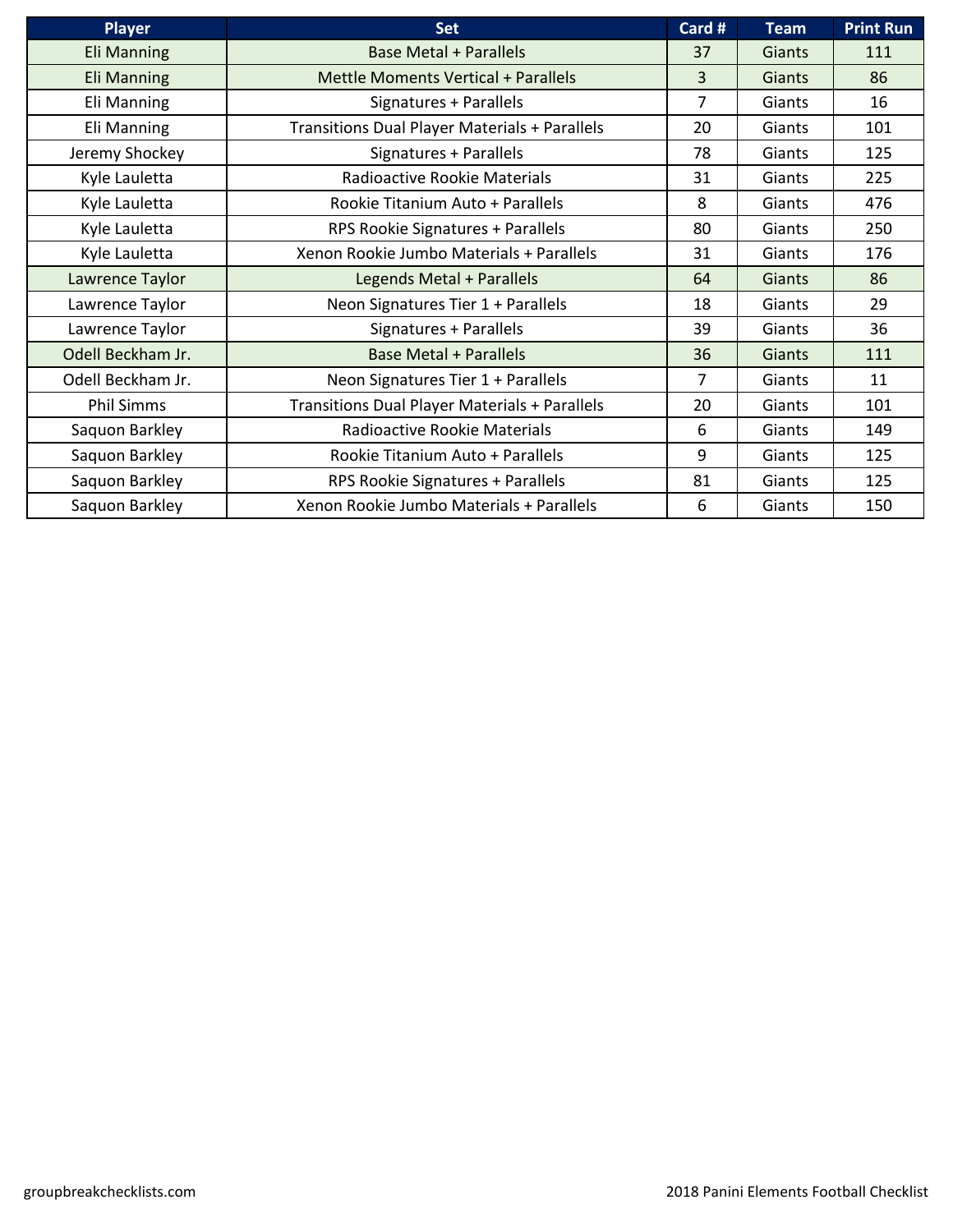| <b>Player</b>            | <b>Set</b>                               | Card # | <b>Team</b> | <b>Print Run</b> |
|--------------------------|------------------------------------------|--------|-------------|------------------|
| DJ Chark                 | Radioactive Rookie Materials             | 24     | Jaguars     | 225              |
| DJ Chark                 | Rookie Titanium Auto + Parallels         | 32     | Jaguars     | 476              |
| DJ Chark                 | RPS Rookie Signatures + Parallels        | 104    | Jaguars     | 250              |
| DJ Chark                 | Xenon Rookie Jumbo Materials + Parallels | 24     | Jaguars     | 176              |
| Fred Taylor              | Neon Signatures Tier 3 + Parallels       | 13     | Jaguars     | 23               |
| Fred Taylor              | Signatures + Parallels                   | 46     | Jaguars     | 36               |
| <b>Leonard Fournette</b> | <b>Base Metal + Parallels</b>            | 24     | Jaguars     | 111              |
| Leonard Fournette        | Neon Signatures Tier 3 + Parallels       | 21     | Jaguars     | 3                |
| Leonard Fournette        | Signatures + Parallels                   | 29     | Jaguars     | 21               |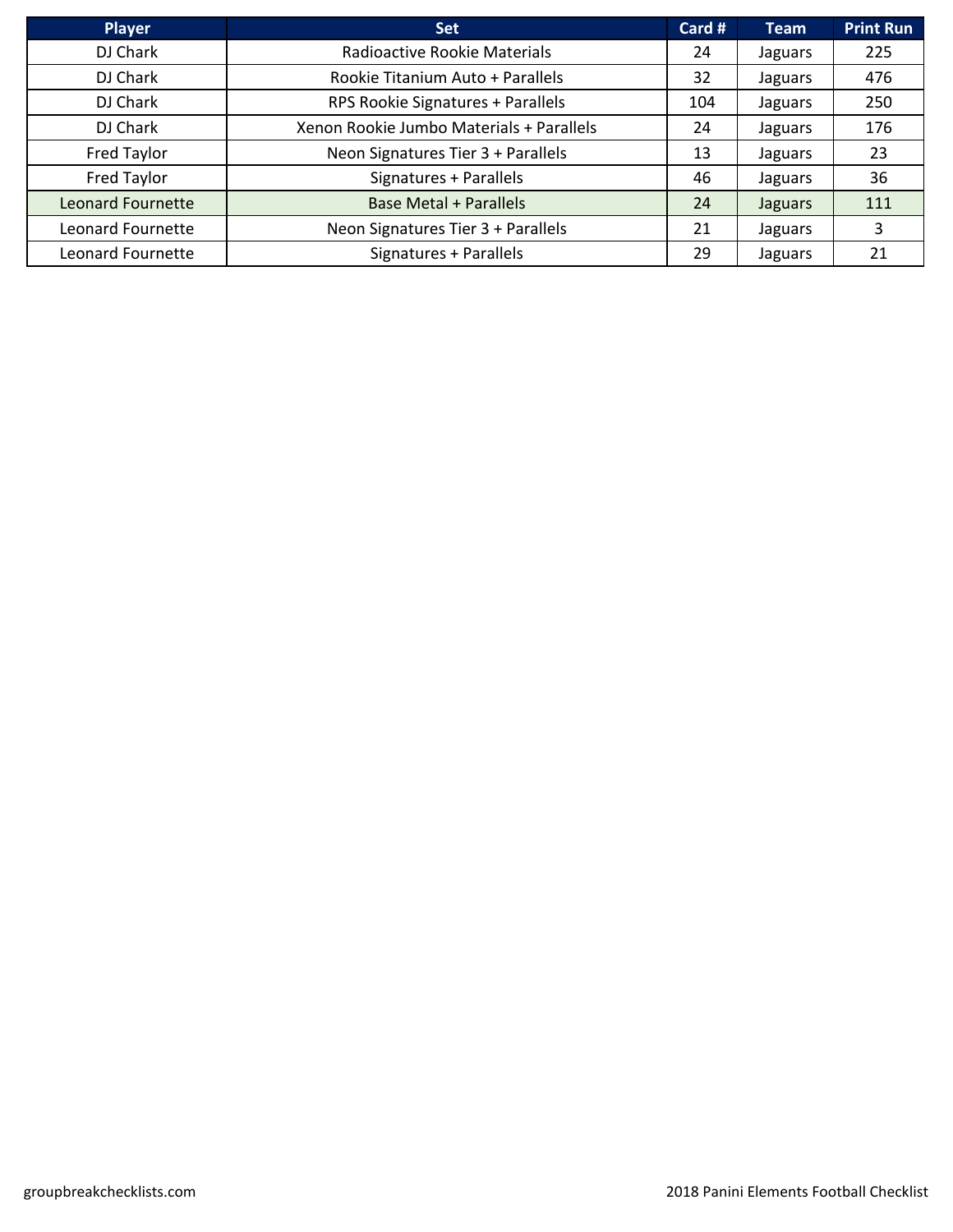| <b>Player</b>   | <b>Set</b>                               | Card #         | <b>Team</b> | <b>Print Run</b>      |
|-----------------|------------------------------------------|----------------|-------------|-----------------------|
| Don Maynard     | Signatures + Parallels                   | 62             | <b>Jets</b> | 36                    |
| Jamal Adams     | <b>Base Metal + Parallels</b>            | 38             | <b>Jets</b> | 111                   |
| Jermaine Kearse | Signatures + Parallels                   | 98             | <b>Jets</b> | 225                   |
| Joe Namath      | Neon Signatures Tier 3 Orange Only       | 18             | <b>Jets</b> | $\mathbf{2}^{\prime}$ |
| Joe Namath      | Signatures + Parallels                   | 9              | <b>Jets</b> | 16                    |
| Mark Gastineau  | Signatures + Parallels                   | 86             | <b>Jets</b> | 176                   |
| Sam Darnold     | Radioactive Rookie Materials             | 1              | <b>Jets</b> | 149                   |
| Sam Darnold     | Rookie Titanium Auto + Parallels         | $\overline{2}$ | <b>Jets</b> | 125                   |
| Sam Darnold     | RPS Rookie Signatures + Parallels        | 74             | <b>Jets</b> | 125                   |
| Sam Darnold     | Xenon Rookie Jumbo Materials + Parallels | 1              | Jets        | 150                   |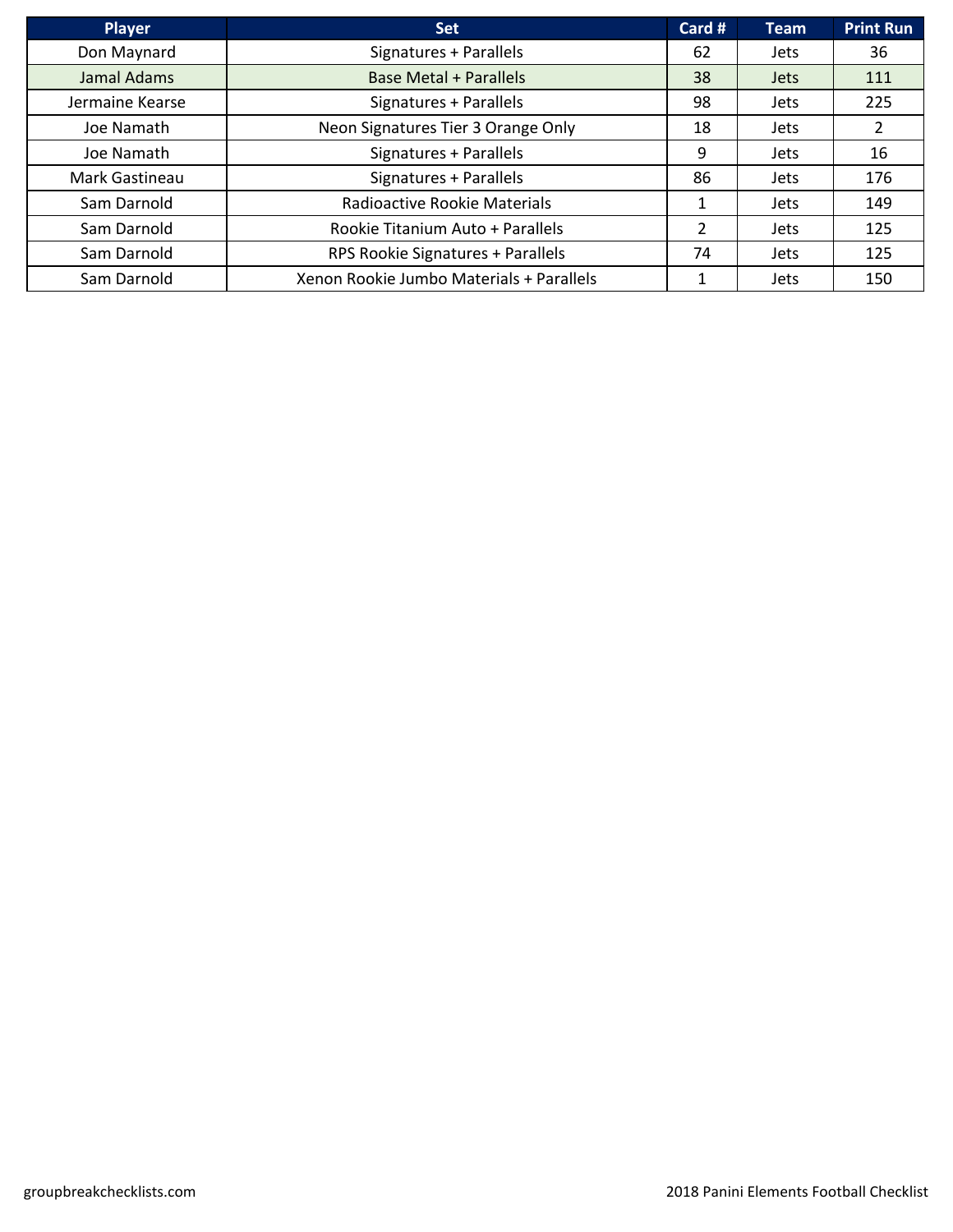| <b>Player</b>           | <b>Set</b>                               | Card # | <b>Team</b> | <b>Print Run</b> |
|-------------------------|------------------------------------------|--------|-------------|------------------|
| <b>Barry Sanders</b>    | Legends Metal + Parallels                | 63     | Lions       | 86               |
| <b>Barry Sanders</b>    | Neon Signatures Tier 3 Orange Only       | 3      | Lions       |                  |
| <b>Barry Sanders</b>    | Signatures + Parallels                   | 6      | Lions       | 16               |
| Kerryon Johnson         | Radioactive Rookie Materials             | 19     | Lions       | 225              |
| Kerryon Johnson         | Rookie Titanium Auto + Parallels         | 13     | Lions       | 476              |
| Kerryon Johnson         | RPS Rookie Signatures + Parallels        | 85     | Lions       | 250              |
| Kerryon Johnson         | Xenon Rookie Jumbo Materials + Parallels | 19     | Lions       | 176              |
| <b>Matthew Stafford</b> | <b>Base Metal + Parallels</b>            | 19     | Lions       | 111              |
| <b>Matthew Stafford</b> | Signatures + Parallels                   | 24     | Lions       | 21               |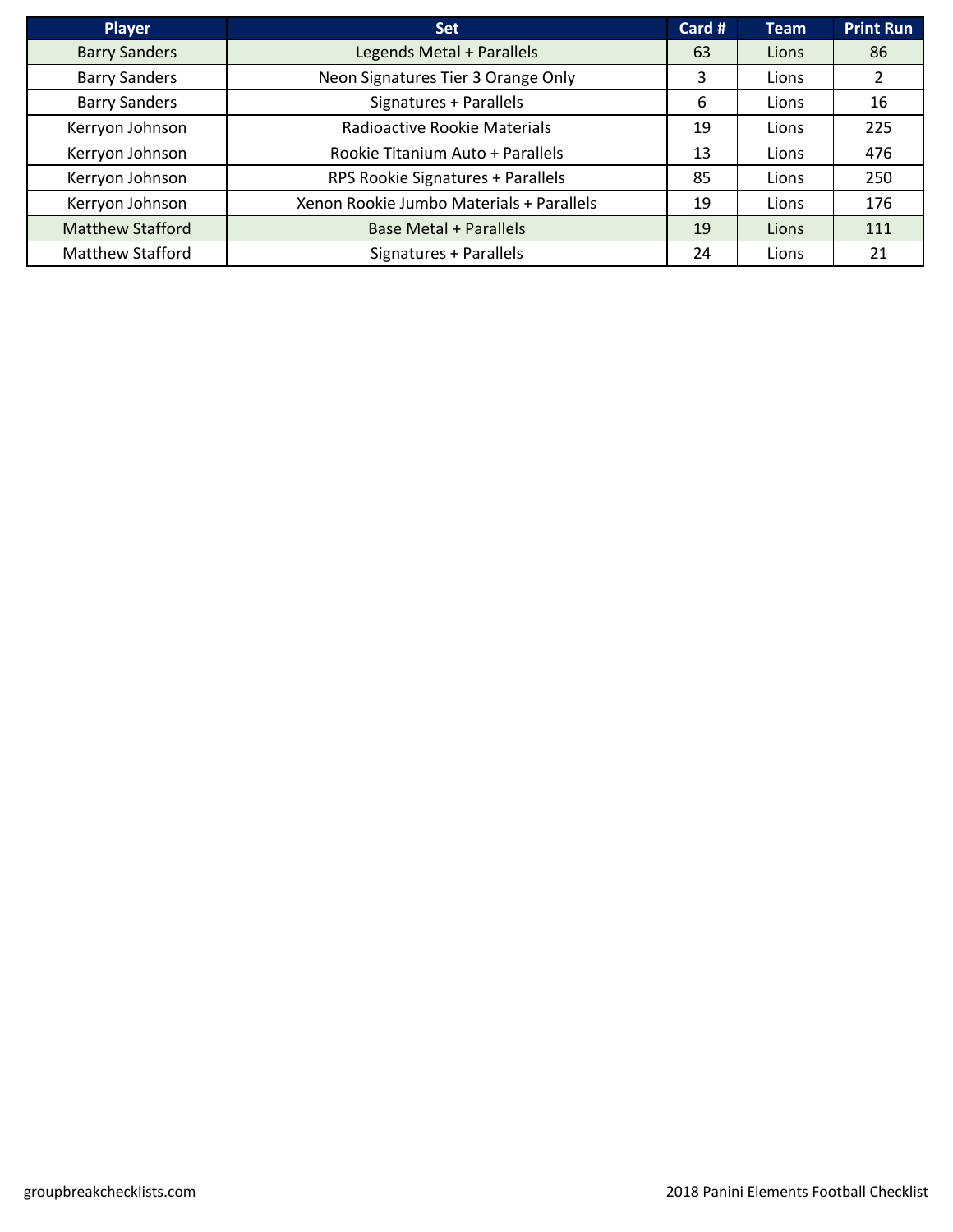| <b>Player</b>                   | <b>Set</b>                                           | Card #       | <b>Team</b>    | <b>Print Run</b> |
|---------------------------------|------------------------------------------------------|--------------|----------------|------------------|
| <b>Aaron Rodgers</b>            | <b>Base Metal + Parallels</b>                        | 20           | <b>Packers</b> | 111              |
| <b>Aaron Rodgers</b>            | Mettle Moments Horizontal + Parallels                | 9            | <b>Packers</b> | 86               |
| Aaron Rodgers                   | Neon Signatures Tier 3 Yellow Only                   | 1            | <b>Packers</b> | $\mathbf{1}$     |
| Aaron Rodgers                   | Signatures + Parallels                               | $\mathbf{1}$ | Packers        | 16               |
| Aaron Rodgers                   | <b>Transitions Dual Player Materials + Parallels</b> | 3            | Packers        | 101              |
| Antonio Freeman                 | Neon Signatures Tier 1 + Parallels                   | 4            | Packers        | 100              |
| <b>Brett Favre</b>              | Legends Metal + Parallels                            | 56           | <b>Packers</b> | 86               |
| <b>Brett Favre</b>              | <b>Mettle Moments Vertical + Parallels</b>           | 15           | <b>Packers</b> | 86               |
| <b>Brett Favre</b>              | <b>Transitions Dual Player Materials + Parallels</b> | 3            | Packers        | 101              |
| <b>Charles Woodson</b>          | Legends Metal + Parallels                            | 60           | <b>Packers</b> | 86               |
| Clay Matthews                   | <b>Base Metal + Parallels</b>                        | 50           | <b>Packers</b> | 111              |
| Clay Matthews                   | Signatures + Parallels                               | 33           | Packers        | 36               |
| James Lofton                    | Signatures + Parallels                               | 52           | Packers        | 36               |
| J'Mon Moore                     | Radioactive Rookie Materials                         | 26           | Packers        | 225              |
| J'Mon Moore                     | Rookie Titanium Auto + Parallels                     | 34           | Packers        | 476              |
| J'Mon Moore                     | RPS Rookie Signatures + Parallels                    | 106          | <b>Packers</b> | 250              |
| J'Mon Moore                     | Xenon Rookie Jumbo Materials + Parallels             | 26           | Packers        | 176              |
| <b>Marquez Valdes-Scantling</b> | Radioactive Rookie Materials                         | 40           | Packers        | 225              |
| Marquez Valdes-Scantling        | Rookie Titanium Auto + Parallels                     | 40           | <b>Packers</b> | 476              |
| Marquez Valdes-Scantling        | RPS Rookie Signatures + Parallels                    | 112          | <b>Packers</b> | 250              |
| <b>Marquez Valdes-Scantling</b> | Xenon Rookie Jumbo Materials + Parallels             | 40           | Packers        | 176              |
| <b>Sterling Sharpe</b>          | Signatures + Parallels                               | 76           | Packers        | 125              |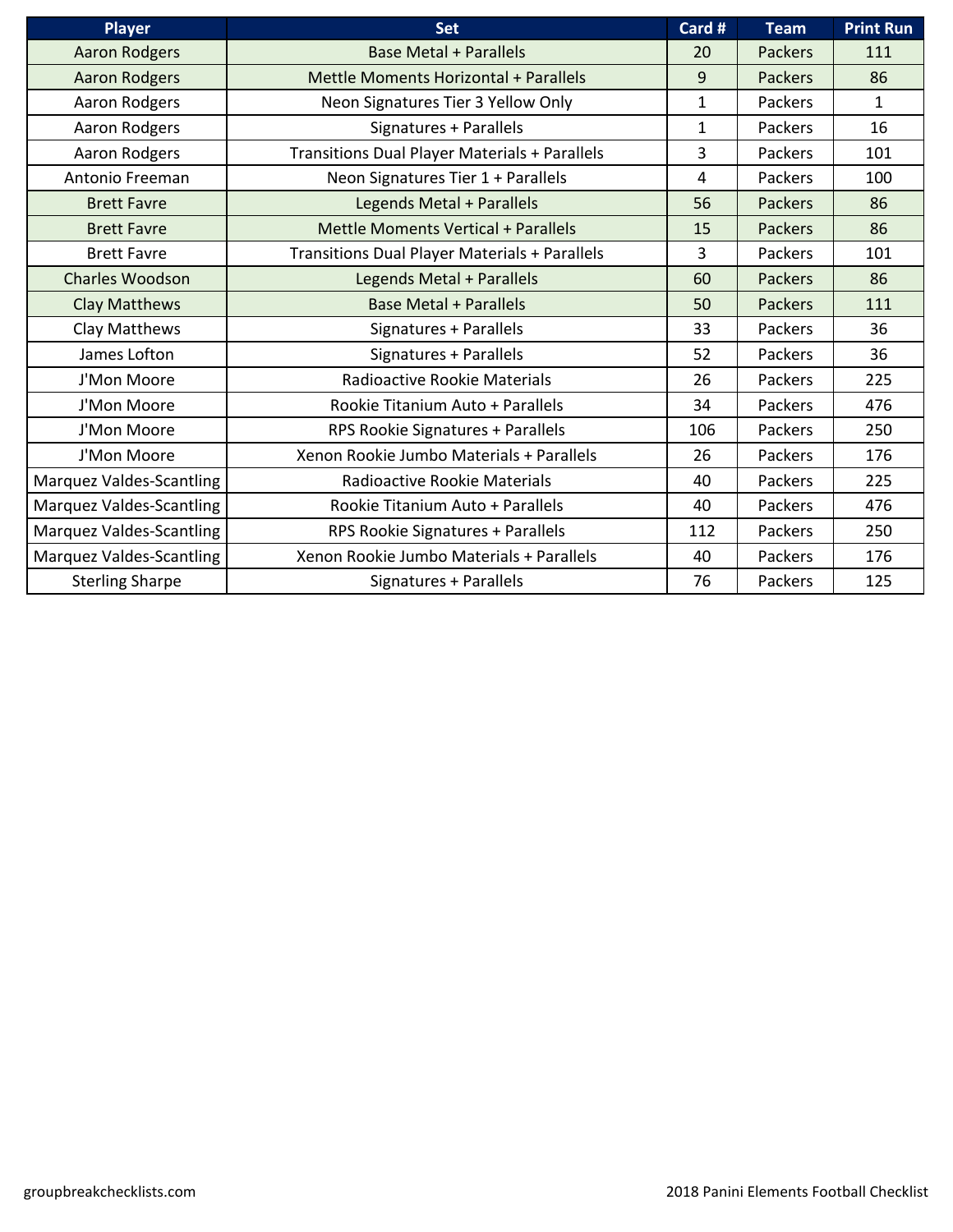| <b>Player</b>              | <b>Set</b>                               | Card # | Team            | <b>Print Run</b> |
|----------------------------|------------------------------------------|--------|-----------------|------------------|
| <b>Cam Newton</b>          | <b>Base Metal + Parallels</b>            | 8      | <b>Panthers</b> | 111              |
| <b>Christian McCaffrey</b> | <b>Base Metal + Parallels</b>            | 51     | <b>Panthers</b> | 111              |
| <b>Christian McCaffrey</b> | Neon Signatures Tier 1 + Parallels       | 6      | <b>Panthers</b> | 17               |
| <b>Christian McCaffrey</b> | Signatures + Parallels                   | 60     | Panthers        | 36               |
| DJ Moore                   | Radioactive Rookie Materials             | 11     | Panthers        | 225              |
| DJ Moore                   | Rookie Titanium Auto + Parallels         | 38     | Panthers        | 476              |
| DJ Moore                   | RPS Rookie Signatures + Parallels        | 110    | Panthers        | 250              |
| DJ Moore                   | Xenon Rookie Jumbo Materials + Parallels | 11     | Panthers        | 176              |
| Greg Olsen                 | Signatures + Parallels                   | 10     | Panthers        | 76               |
| Luke Kuechly               | <b>Base Metal + Parallels</b>            | 9      | <b>Panthers</b> | 111              |
| Luke Kuechly               | Signatures + Parallels                   | 50     | Panthers        | 36               |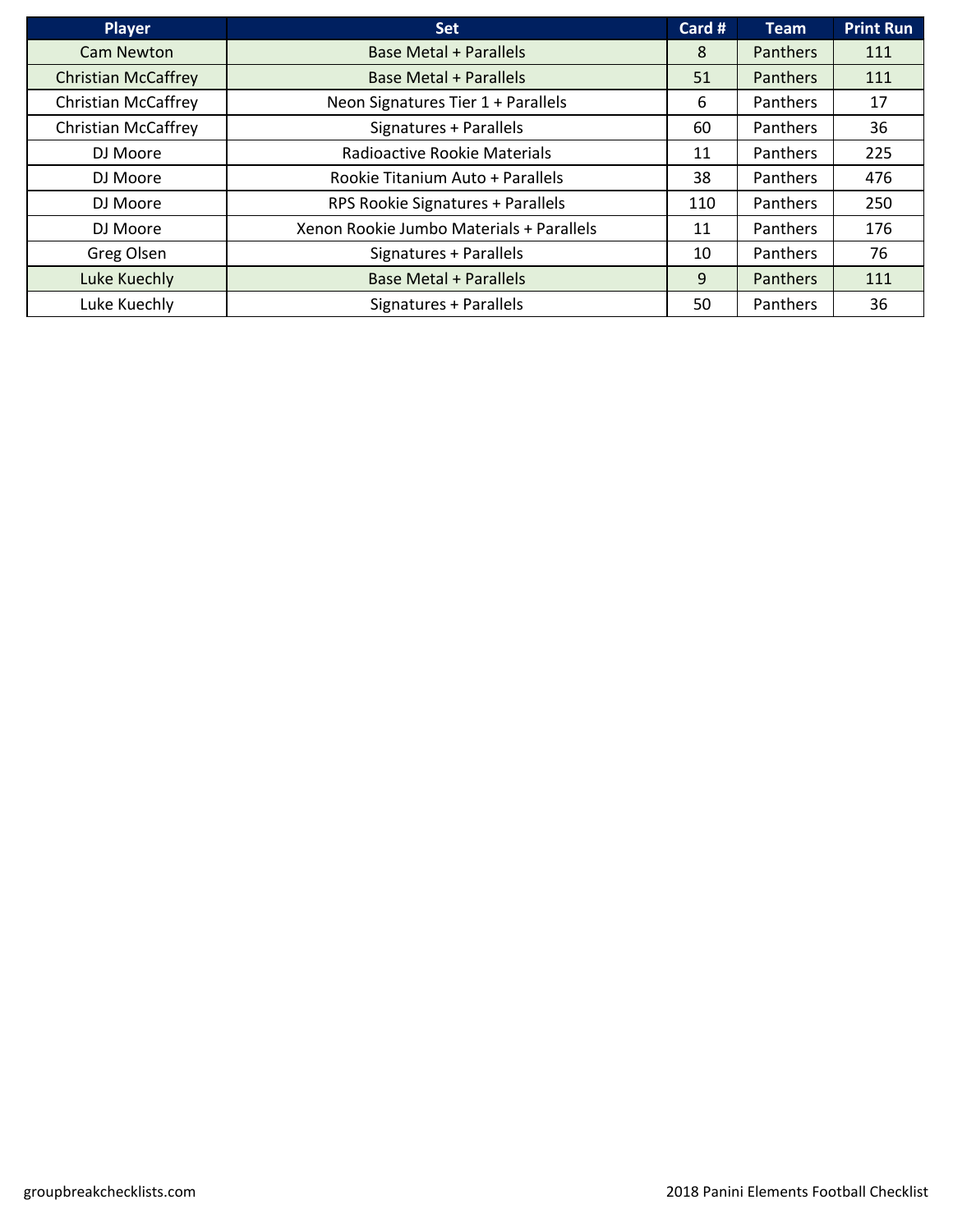| <b>Player</b>     | <b>Set</b>                                    | Card #         | <b>Team</b>     | <b>Print Run</b> |
|-------------------|-----------------------------------------------|----------------|-----------------|------------------|
| Adam Vinatieri    | Mettle Moments Horizontal + Parallels         | 13             | <b>Patriots</b> | 86               |
| Chris Hogan       | Signatures + Parallels                        | 89             | Patriots        | 225              |
| Drew Bledsoe      | Transitions Dual Player Materials + Parallels | 13             | Patriots        | 101              |
| Rob Gronkowski    | <b>Base Metal + Parallels</b>                 | 32             | <b>Patriots</b> | 111              |
| Rob Gronkowski    | Signatures + Parallels                        | 26             | Patriots        | 21               |
| Sony Michel       | Radioactive Rookie Materials                  | 8              | Patriots        | 149              |
| Sony Michel       | Rookie Titanium Auto + Parallels              | 16             | Patriots        | 425              |
| Sony Michel       | RPS Rookie Signatures + Parallels             | 88             | Patriots        | 250              |
| Sony Michel       | Xenon Rookie Jumbo Materials + Parallels      | 8              | Patriots        | 150              |
| Tom Brady         | 2017 Award Winning Autographs                 | 1              | Patriots        |                  |
| Tom Brady         | <b>Base Metal + Parallels</b>                 | 33             | <b>Patriots</b> | 111              |
| <b>Tom Brady</b>  | <b>Mettle Moments Vertical + Parallels</b>    | $\overline{2}$ | Patriots        | 86               |
| Tom Brady         | Neon Signatures Tier 3 Yellow Only            | 29             | Patriots        | 1                |
| Tom Brady         | Transitions Dual Player Materials + Parallels | 13             | Patriots        | 101              |
| <b>Troy Brown</b> | Signatures + Parallels                        | 19             | Patriots        | 125              |
| Wes Welker        | Neon Signatures Tier 1 + Parallels            | 23             | Patriots        | 25               |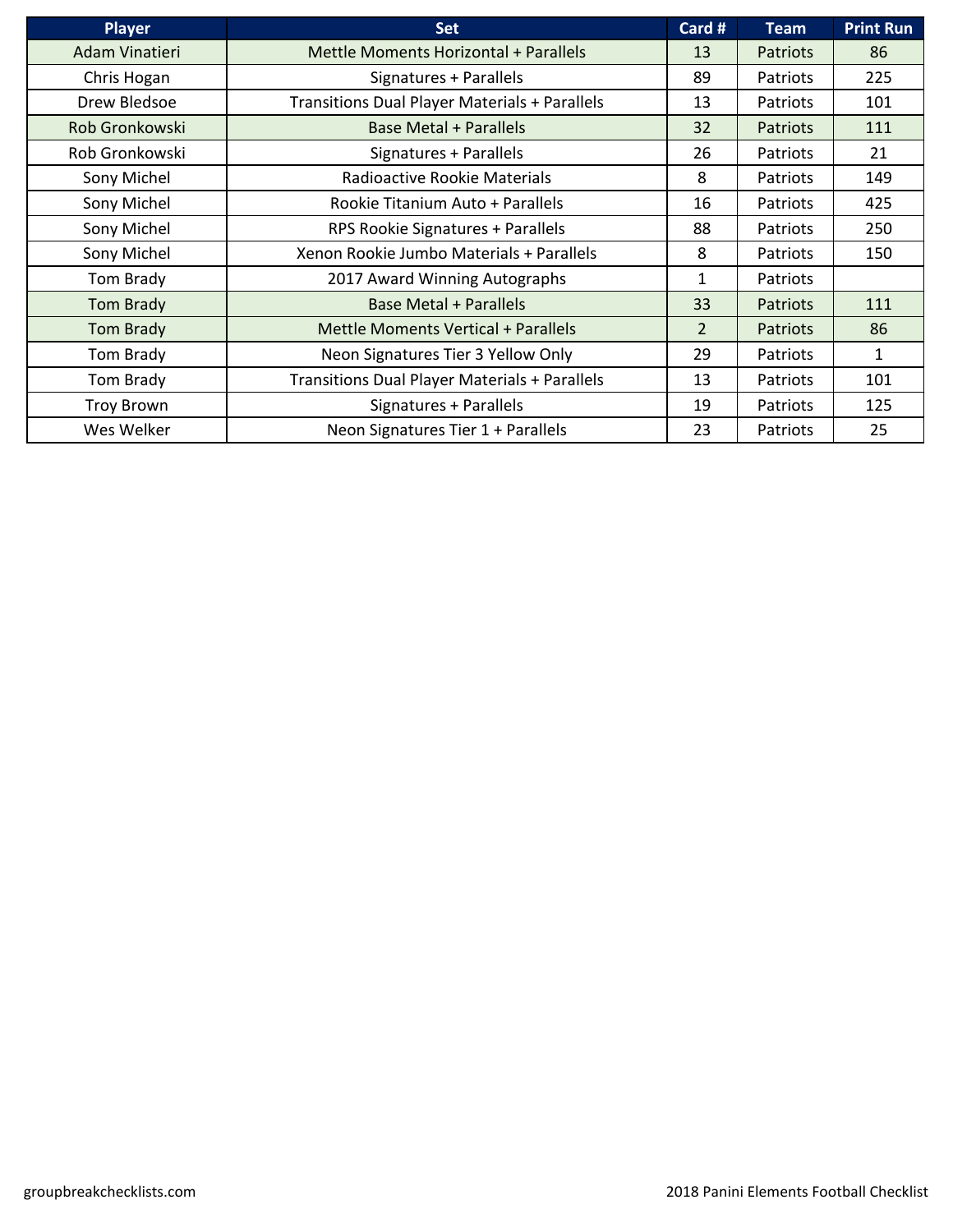| <b>Player</b>      | <b>Set</b>                         | Card # | <b>Team</b> | <b>Print Run</b> |
|--------------------|------------------------------------|--------|-------------|------------------|
| Bo Jackson         | Legends Metal + Parallels          | 69     | Raiders     | 86               |
| Bo Jackson         | Signatures + Parallels             | 28     | Raiders     | 21               |
| Derek Carr         | <b>Base Metal + Parallels</b>      | 39     | Raiders     | 111              |
| Derek Carr         | Neon Signatures Tier 3 + Parallels | 8      | Raiders     | 11               |
| Derek Carr         | Signatures + Parallels             | 31     | Raiders     | 21               |
| Jim Plunkett       | Signatures + Parallels             | 59     | Raiders     | 36               |
| <b>Khalil Mack</b> | <b>Base Metal + Parallels</b>      | 40     | Raiders     | 111              |
| Khalil Mack        | Neon Signatures Tier 1 + Parallels | 17     | Raiders     | 14               |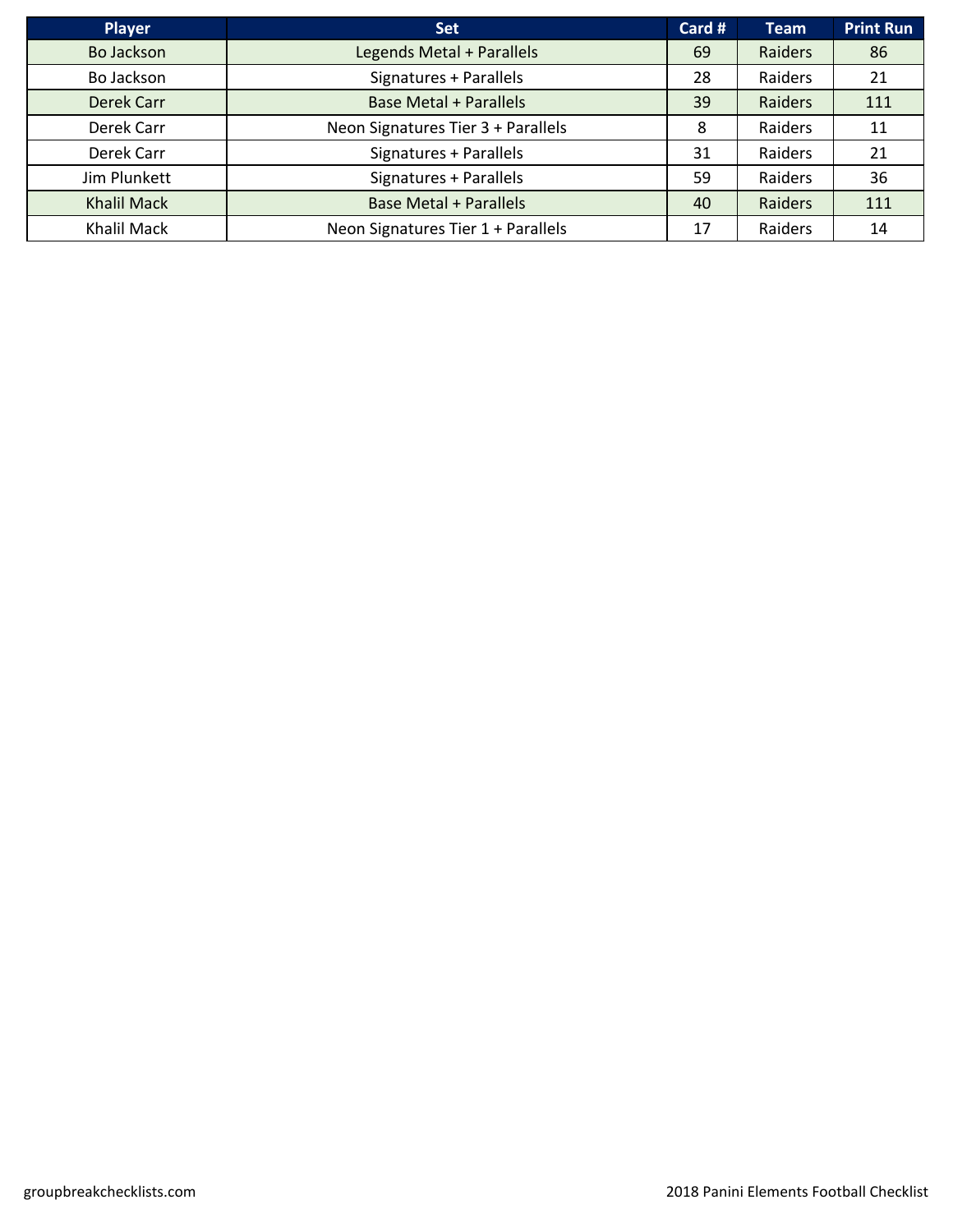| <b>Player</b>         | <b>Set</b>                                           | Card # | <b>Team</b> | <b>Print Run</b> |
|-----------------------|------------------------------------------------------|--------|-------------|------------------|
| Aaron Donald          | Neon Signatures Tier 1 + Parallels                   | 1      | Rams        | 15               |
| Eric Dickerson        | Neon Signatures Tier 3 + Parallels                   | 12     | Rams        | 4                |
| Jack Youngblood       | Signatures + Parallels                               | 84     | Rams        | 176              |
| Jared Goff            | <b>Base Metal + Parallels</b>                        | 29     | Rams        | 111              |
| Jared Goff            | Neon Signatures Tier 1 + Parallels                   | 13     | Rams        | 77               |
| Jared Goff            | <b>Transitions Dual Player Materials + Parallels</b> | 16     | Rams        | 101              |
| Jerome Bettis         | <b>Transitions Dual Player Materials + Parallels</b> | 6      | Rams        | 101              |
| <b>Kurt Warner</b>    | Legends Metal + Parallels                            | 68     | Rams        | 86               |
| <b>Kurt Warner</b>    | Transitions Dual Player Materials + Parallels        | 16     | Rams        | 101              |
| <b>Todd Gurley II</b> | <b>Base Metal + Parallels</b>                        | 28     | Rams        | 111              |
| <b>Todd Gurley II</b> | Neon Signatures Tier 2 + Parallels                   | 8      | Rams        | 10               |
| <b>Todd Gurley II</b> | Transitions Dual Player Materials + Parallels        | 6      | Rams        | 101              |
| <b>Torry Holt</b>     | Signatures + Parallels                               | 73     | Rams        | 56               |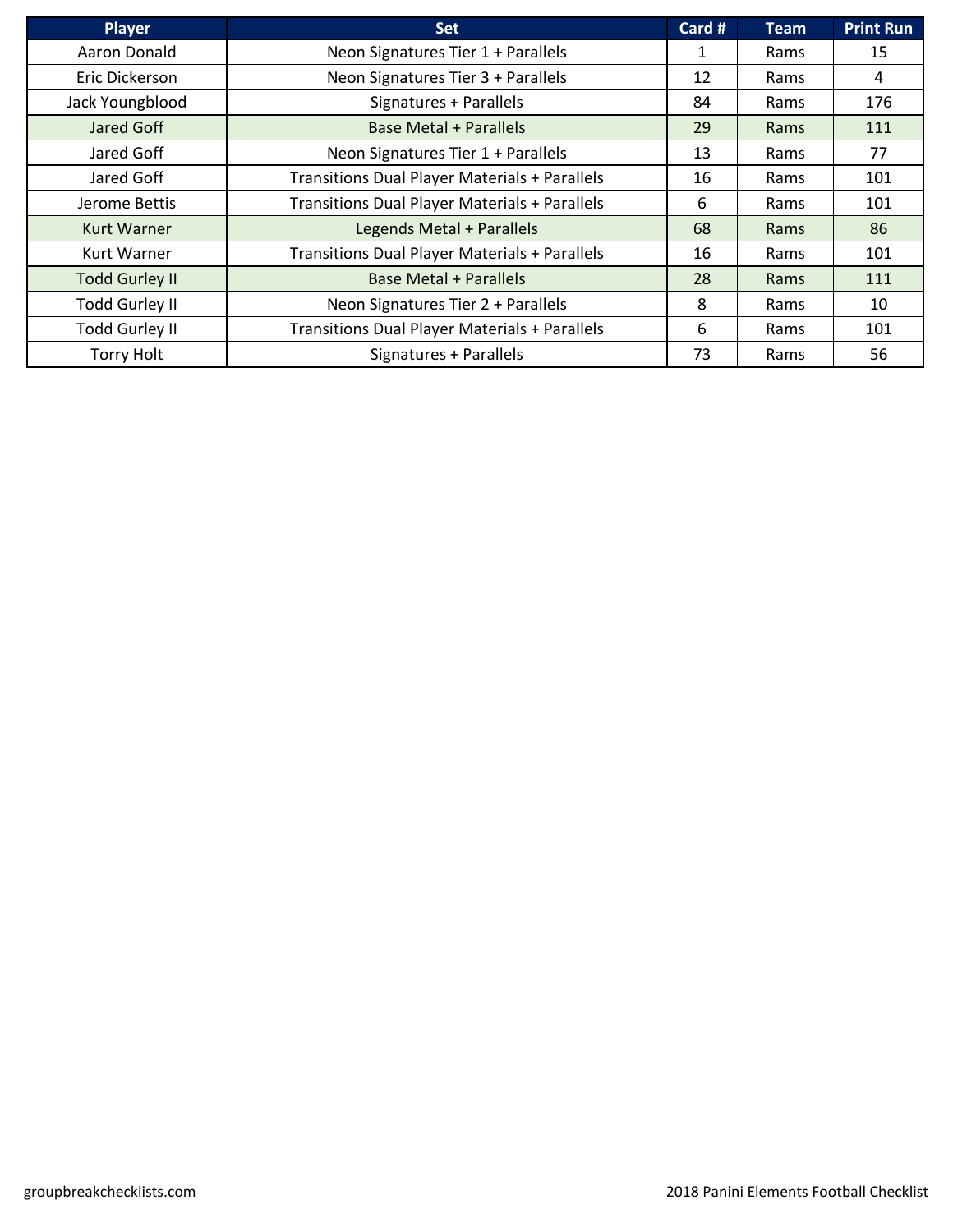| <b>Player</b>        | <b>Set</b>                                 | Card # | <b>Team</b> | <b>Print Run</b> |
|----------------------|--------------------------------------------|--------|-------------|------------------|
| Hayden Hurst         | Radioactive Rookie Materials               | 12     | Ravens      | 225              |
| Hayden Hurst         | Rookie Titanium Auto + Parallels           | 7      | Ravens      | 425              |
| Hayden Hurst         | RPS Rookie Signatures + Parallels          | 79     | Ravens      | 250              |
| Hayden Hurst         | Xenon Rookie Jumbo Materials + Parallels   | 12     | Ravens      | 176              |
| Jaleel Scott         | Radioactive Rookie Materials               | 36     | Ravens      | 225              |
| Jaleel Scott         | Rookie Titanium Auto + Parallels           | 31     | Ravens      | 476              |
| Jaleel Scott         | RPS Rookie Signatures + Parallels          | 103    | Ravens      | 250              |
| Jaleel Scott         | Xenon Rookie Jumbo Materials + Parallels   | 36     | Ravens      | 176              |
| Joe Flacco           | <b>Base Metal + Parallels</b>              | 5      | Ravens      | 111              |
| <b>Justin Tucker</b> | <b>Base Metal + Parallels</b>              | 6      | Ravens      | 111              |
| Lamar Jackson        | Radioactive Rookie Materials               | 15     | Ravens      | 225              |
| Lamar Jackson        | Rookie Titanium Auto + Parallels           | 6      | Ravens      | 75               |
| Lamar Jackson        | RPS Rookie Signatures + Parallels          | 78     | Ravens      | 75               |
| Lamar Jackson        | Xenon Rookie Jumbo Materials + Parallels   | 15     | Ravens      | 176              |
| Ray Lewis            | Legends Metal + Parallels                  | 65     | Ravens      | 86               |
| Ray Lewis            | <b>Mettle Moments Vertical + Parallels</b> | 5      | Ravens      | 86               |
| <b>Terrell Suggs</b> | Signatures + Parallels                     | 47     | Ravens      | 36               |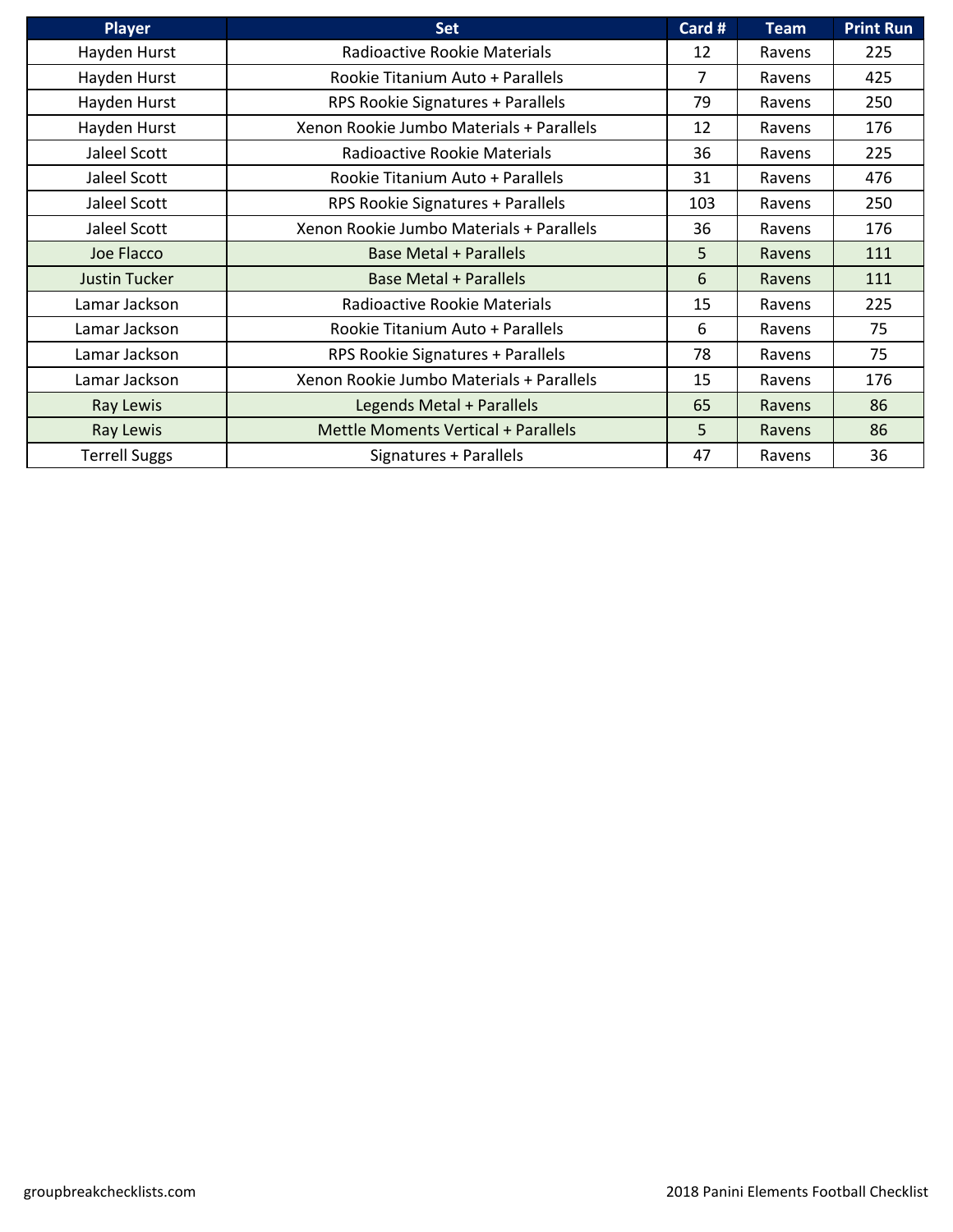| <b>Player</b>        | <b>Set</b>                               | Card # | <b>Team</b>     | <b>Print Run</b> |
|----------------------|------------------------------------------|--------|-----------------|------------------|
| Alex Smith           | Neon Signatures Tier 1 + Parallels       | 3      | Redskins        | 15               |
| Derrius Guice        | Radioactive Rookie Materials             | 9      | <b>Redskins</b> | 149              |
| Derrius Guice        | Rookie Titanium Auto + Parallels         | 10     | <b>Redskins</b> | 125              |
| Derrius Guice        | RPS Rookie Signatures + Parallels        | 82     | Redskins        | 150              |
| <b>Derrius Guice</b> | Xenon Rookie Jumbo Materials + Parallels | 9      | Redskins        | 150              |
| Jamison Crowder      | Signatures + Parallels                   | 100    | <b>Redskins</b> | 225              |
| John Riggins         | Mettle Moments Vertical + Parallels      | 8      | <b>Redskins</b> | 86               |
| <b>Josh Norman</b>   | <b>Base Metal + Parallels</b>            | 49     | <b>Redskins</b> | 111              |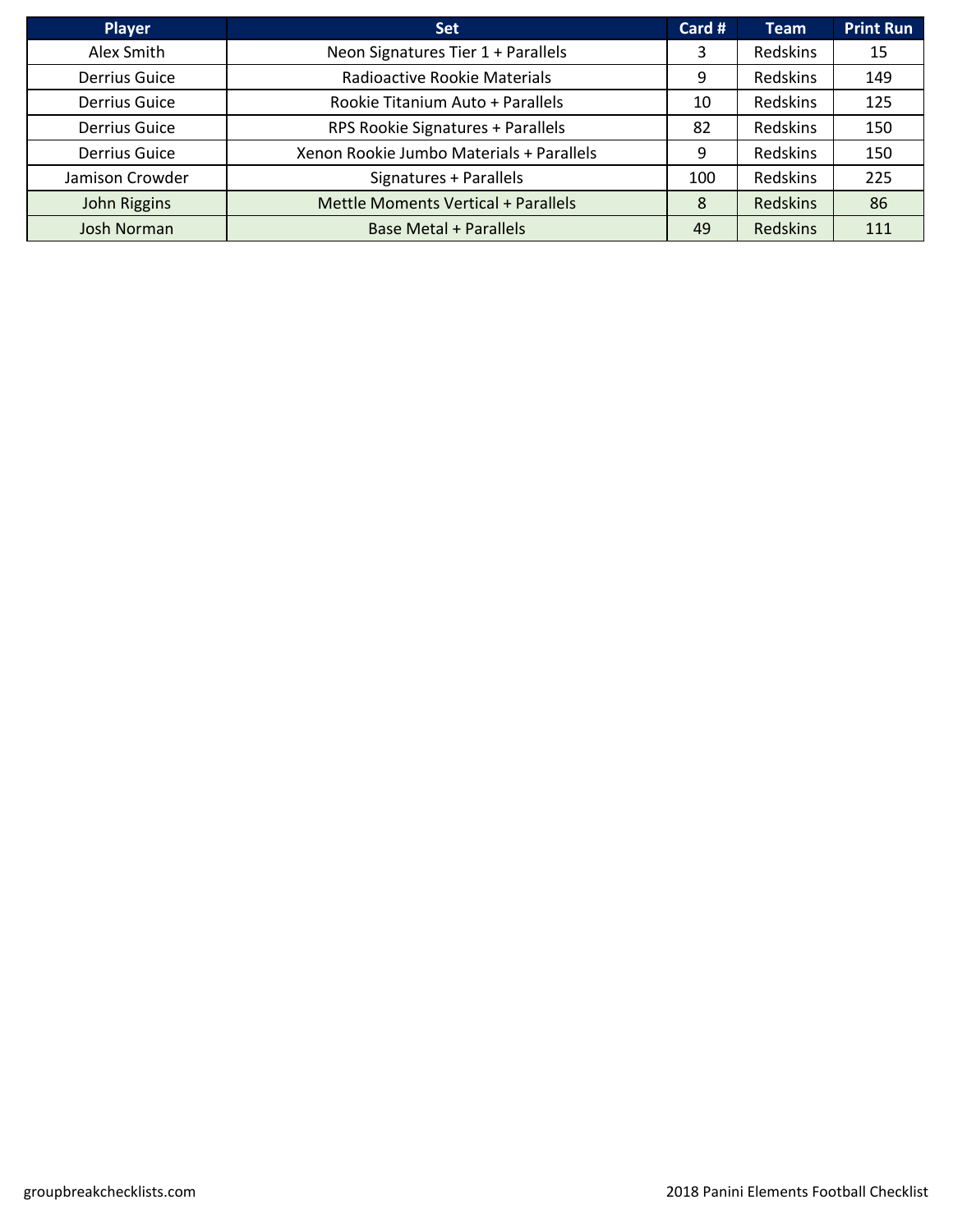| <b>Player</b>         | <b>Set</b>                                           | Card # | <b>Team</b>   | <b>Print Run</b> |
|-----------------------|------------------------------------------------------|--------|---------------|------------------|
| Alvin Kamara          | <b>Base Metal + Parallels</b>                        | 35     | <b>Saints</b> | 111              |
| Alvin Kamara          | Signatures + Parallels                               | 91     | Saints        | 225              |
| Alvin Kamara          | <b>Transitions Dual Player Materials + Parallels</b> | 19     | Saints        | 101              |
| <b>Drew Brees</b>     | <b>Base Metal + Parallels</b>                        | 34     | <b>Saints</b> | 111              |
| <b>Drew Brees</b>     | Neon Signatures Tier 3 Orange Only                   | 10     | Saints        | $\overline{2}$   |
| Drew Brees            | Signatures + Parallels                               | 11     | Saints        | 16               |
| Morten Andersen       | Signatures + Parallels                               | 13     | Saints        | 225              |
| <b>Ricky Williams</b> | <b>Transitions Dual Player Materials + Parallels</b> | 19     | Saints        | 101              |
| Tre'Quan Smith        | Radioactive Rookie Materials                         | 28     | Saints        | 225              |
| Tre'Quan Smith        | Rookie Titanium Auto + Parallels                     | 30     | Saints        | 476              |
| Tre'Quan Smith        | RPS Rookie Signatures + Parallels                    | 102    | Saints        | 250              |
| Tre'Quan Smith        | Xenon Rookie Jumbo Materials + Parallels             | 28     | Saints        | 176              |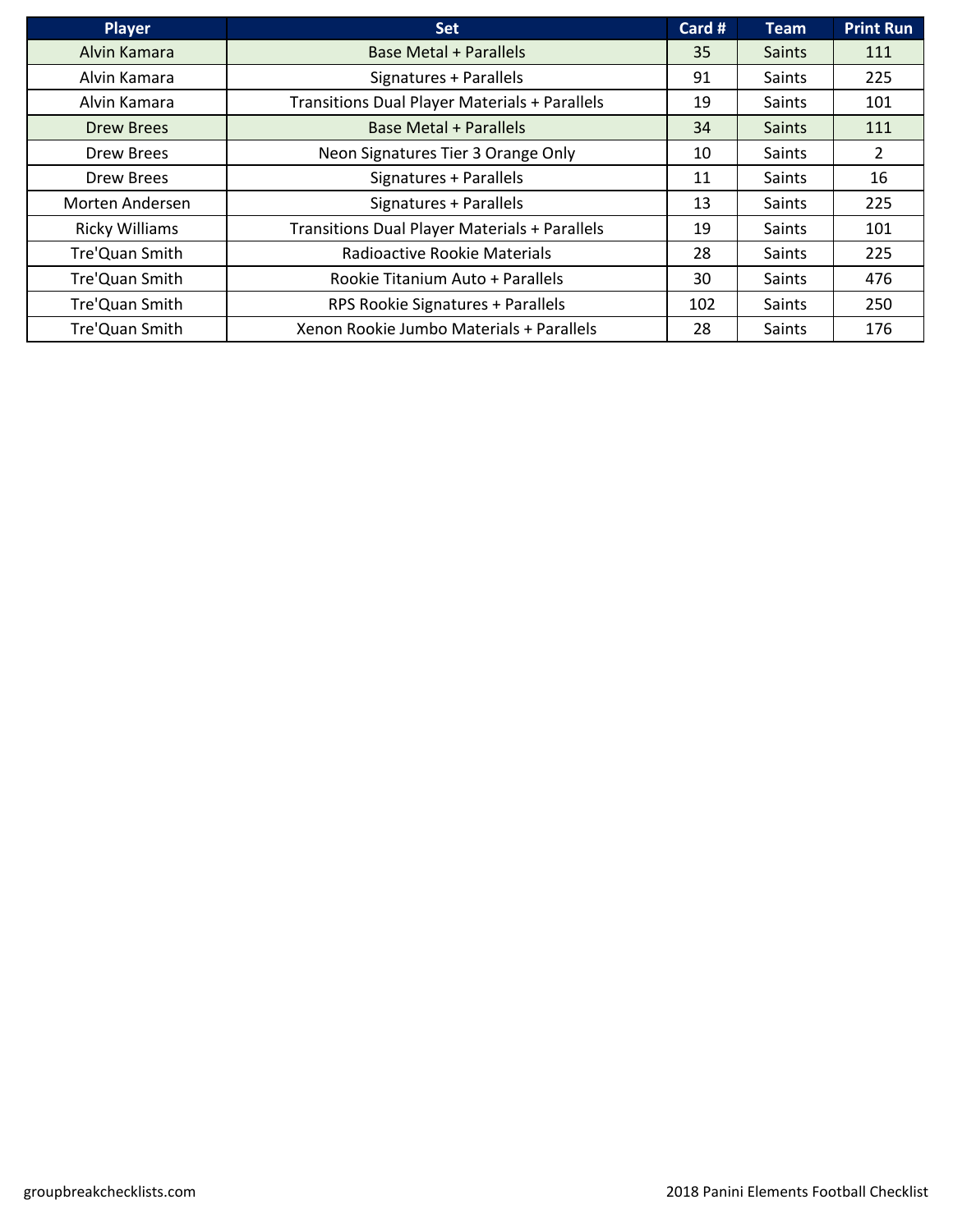| <b>Player</b>          | <b>Set</b>                               | Card #         | <b>Team</b>     | <b>Print Run</b> |
|------------------------|------------------------------------------|----------------|-----------------|------------------|
| Doug Baldwin           | Signatures + Parallels                   | 55             | Seahawks        | 36               |
| Earl Thomas III        | Neon Signatures Tier 1 + Parallels       | 11             | Seahawks        | 17               |
| Jim Zorn               | Signatures + Parallels                   | 88             | <b>Seahawks</b> | 225              |
| Marshawn Lynch         | Mettle Moments Horizontal + Parallels    | 19             | <b>Seahawks</b> | 86               |
| Michael Bennett        | Signatures + Parallels                   | 80             | <b>Seahawks</b> | 125              |
| Rashaad Penny          | Radioactive Rookie Materials             | 14             | Seahawks        | 225              |
| Rashaad Penny          | Rookie Titanium Auto + Parallels         | 14             | Seahawks        | 476              |
| Rashaad Penny          | RPS Rookie Signatures + Parallels        | 86             | <b>Seahawks</b> | 250              |
| Rashaad Penny          | Xenon Rookie Jumbo Materials + Parallels | 14             | Seahawks        | 176              |
| <b>Richard Sherman</b> | Mettle Moments Vertical + Parallels      | $\overline{7}$ | <b>Seahawks</b> | 86               |
| <b>Richard Sherman</b> | Signatures + Parallels                   | 32             | Seahawks        | 21               |
| <b>Russell Wilson</b>  | <b>Base Metal + Parallels</b>            | 46             | <b>Seahawks</b> | 111              |
| <b>Russell Wilson</b>  | Neon Signatures Tier 3 + Parallels       | 27             | Seahawks        | 14               |
| Russell Wilson         | Signatures + Parallels                   | 4              | Seahawks        | 16               |
| <b>Steve Largent</b>   | Neon Signatures Tier 3 + Parallels       | 28             | Seahawks        | 17               |
| <b>Steve Largent</b>   | Signatures + Parallels                   | 49             | Seahawks        | 36               |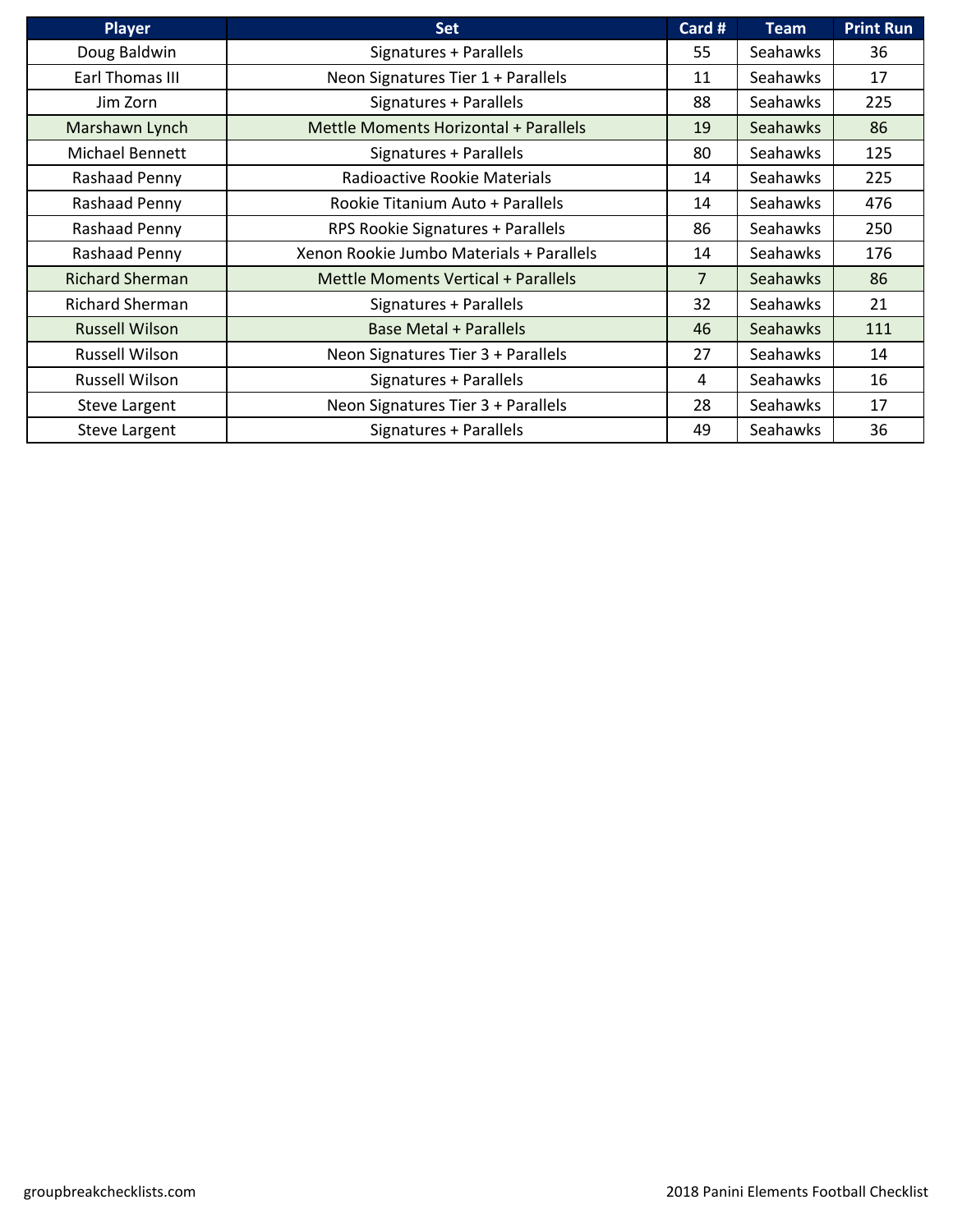| <b>Player</b>         | <b>Set</b>                                           | Card # | <b>Team</b>     | <b>Print Run</b> |
|-----------------------|------------------------------------------------------|--------|-----------------|------------------|
| <b>Antonio Brown</b>  | <b>Base Metal + Parallels</b>                        | 42     | <b>Steelers</b> | 111              |
| <b>Antonio Brown</b>  | Mettle Moments Horizontal + Parallels                | 20     | <b>Steelers</b> | 86               |
| Antonio Brown         | Signatures + Parallels                               | 12     | <b>Steelers</b> | 16               |
| Antonio Brown         | <b>Transitions Dual Player Materials + Parallels</b> | 5      | <b>Steelers</b> | 101              |
| Ben Roethlisberger    | <b>Base Metal + Parallels</b>                        | 44     | <b>Steelers</b> | 111              |
| Ben Roethlisberger    | Neon Signatures Tier 3 + Parallels                   | 4      | <b>Steelers</b> | $\overline{4}$   |
| Ben Roethlisberger    | Signatures + Parallels                               | 5      | <b>Steelers</b> | 16               |
| Ben Roethlisberger    | Transitions Dual Player Materials + Parallels        | 9      | <b>Steelers</b> | 101              |
| <b>Brett Keisel</b>   | Signatures + Parallels                               | 82     | <b>Steelers</b> | 176              |
| Hines Ward            | Transitions Dual Player Materials + Parallels        | 5      | <b>Steelers</b> | 101              |
| James Harrison        | Mettle Moments Vertical + Parallels                  | 10     | <b>Steelers</b> | 86               |
| James Washington      | Radioactive Rookie Materials                         | 23     | <b>Steelers</b> | 225              |
| James Washington      | Rookie Titanium Auto + Parallels                     | 25     | <b>Steelers</b> | 476              |
| James Washington      | RPS Rookie Signatures + Parallels                    | 97     | <b>Steelers</b> | 250              |
| James Washington      | Xenon Rookie Jumbo Materials + Parallels             | 23     | <b>Steelers</b> | 176              |
| Jaylen Samuels        | Radioactive Rookie Materials                         | 38     | <b>Steelers</b> | 225              |
| Jaylen Samuels        | Rookie Titanium Auto + Parallels                     | 39     | <b>Steelers</b> | 476              |
| Jaylen Samuels        | RPS Rookie Signatures + Parallels                    | 111    | <b>Steelers</b> | 250              |
| Jaylen Samuels        | Xenon Rookie Jumbo Materials + Parallels             | 38     | <b>Steelers</b> | 176              |
| <b>Jerome Bettis</b>  | Legends Metal + Parallels                            | 67     | <b>Steelers</b> | 86               |
| Jerome Bettis         | Neon Signatures Tier 3 + Parallels                   | 16     | <b>Steelers</b> | 10               |
| Jerome Bettis         | Signatures + Parallels                               | 22     | <b>Steelers</b> | 21               |
| JuJu Smith-Schuster   | Signatures + Parallels                               | 85     | <b>Steelers</b> | 176              |
| Le'Veon Bell          | <b>Base Metal + Parallels</b>                        | 43     | <b>Steelers</b> | 111              |
| Mason Rudolph         | Radioactive Rookie Materials                         | 5      | <b>Steelers</b> | 149              |
| Mason Rudolph         | Rookie Titanium Auto + Parallels                     | 5      | <b>Steelers</b> | 125              |
| Mason Rudolph         | RPS Rookie Signatures + Parallels                    | 77     | <b>Steelers</b> | 150              |
| Mason Rudolph         | Xenon Rookie Jumbo Materials + Parallels             | 5      | <b>Steelers</b> | 150              |
| Rod Woodson           | Neon Signatures Tier 3 + Parallels                   | 25     | <b>Steelers</b> | 55               |
| Ryan Shazier          | Signatures + Parallels                               | 44     | <b>Steelers</b> | 125              |
| <b>Terry Bradshaw</b> | Mettle Moments Vertical + Parallels                  | 11     | <b>Steelers</b> | 86               |
| Terry Bradshaw        | <b>Transitions Dual Player Materials + Parallels</b> | 9      | <b>Steelers</b> | 101              |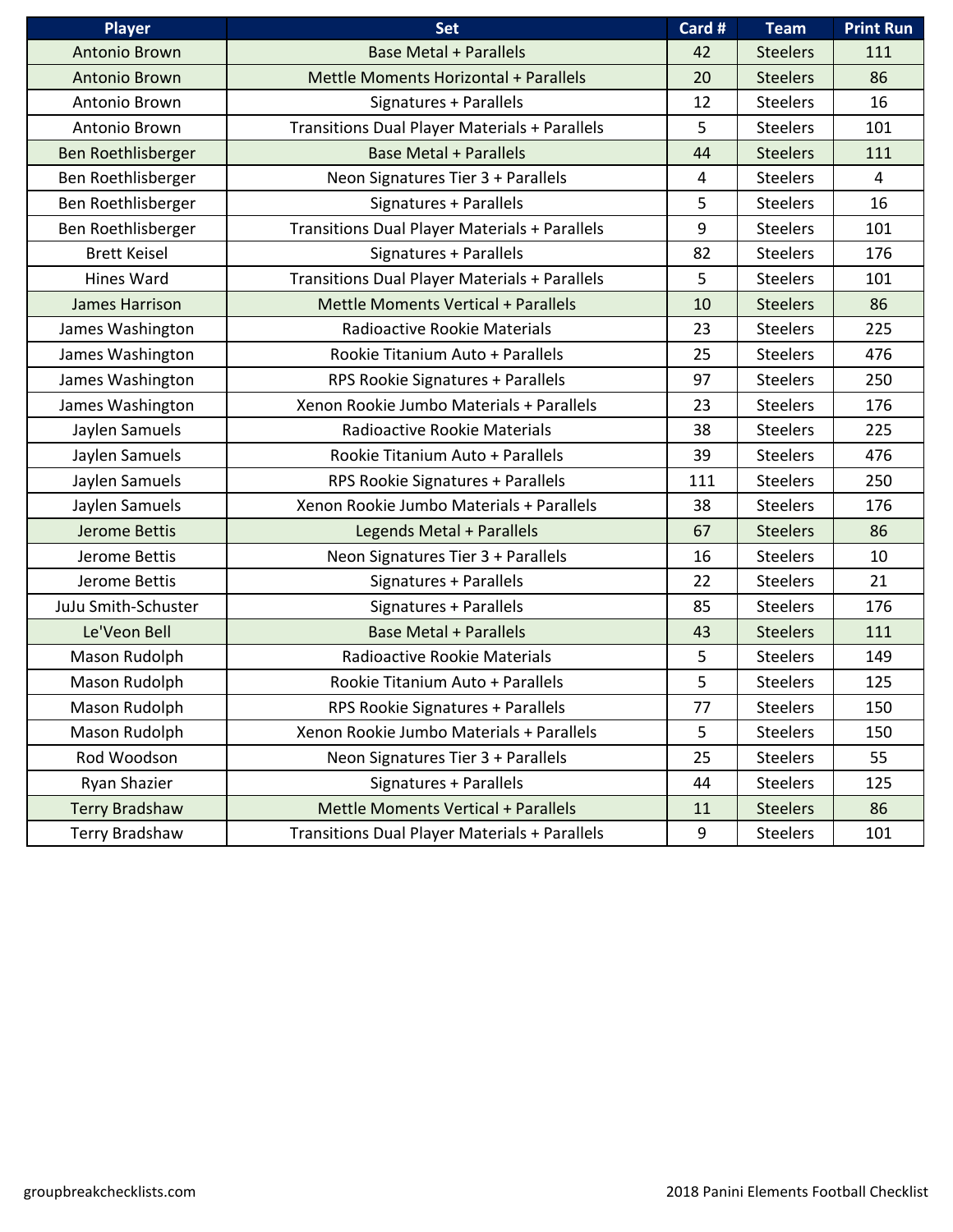| <b>Player</b>      | <b>Set</b>                               | Card # | <b>Team</b>   | <b>Print Run</b> |
|--------------------|------------------------------------------|--------|---------------|------------------|
| Deshaun Watson     | <b>Base Metal + Parallels</b>            | 21     | Texans        | 111              |
| Deshaun Watson     | Neon Signatures Tier 1 + Parallels       | 10     | Texans        |                  |
| Deshaun Watson     | Signatures + Parallels                   | 20     | Texans        | 36               |
| J.J. Watt          | <b>Base Metal + Parallels</b>            | 22     | <b>Texans</b> | 111              |
| J.J. Watt          | Neon Signatures Tier 3 + Parallels       | 15     | Texans        | 4                |
| Jadeveon Clowney   | Neon Signatures Tier 1 + Parallels       | 12     | Texans        | 141              |
| <b>Keke Coutee</b> | Radioactive Rookie Materials             | 29     | Texans        | 225              |
| <b>Keke Coutee</b> | Rookie Titanium Auto + Parallels         | 19     | Texans        | 476              |
| <b>Keke Coutee</b> | RPS Rookie Signatures + Parallels        | 91     | Texans        | 250              |
| <b>Keke Coutee</b> | Xenon Rookie Jumbo Materials + Parallels | 29     | Texans        | 176              |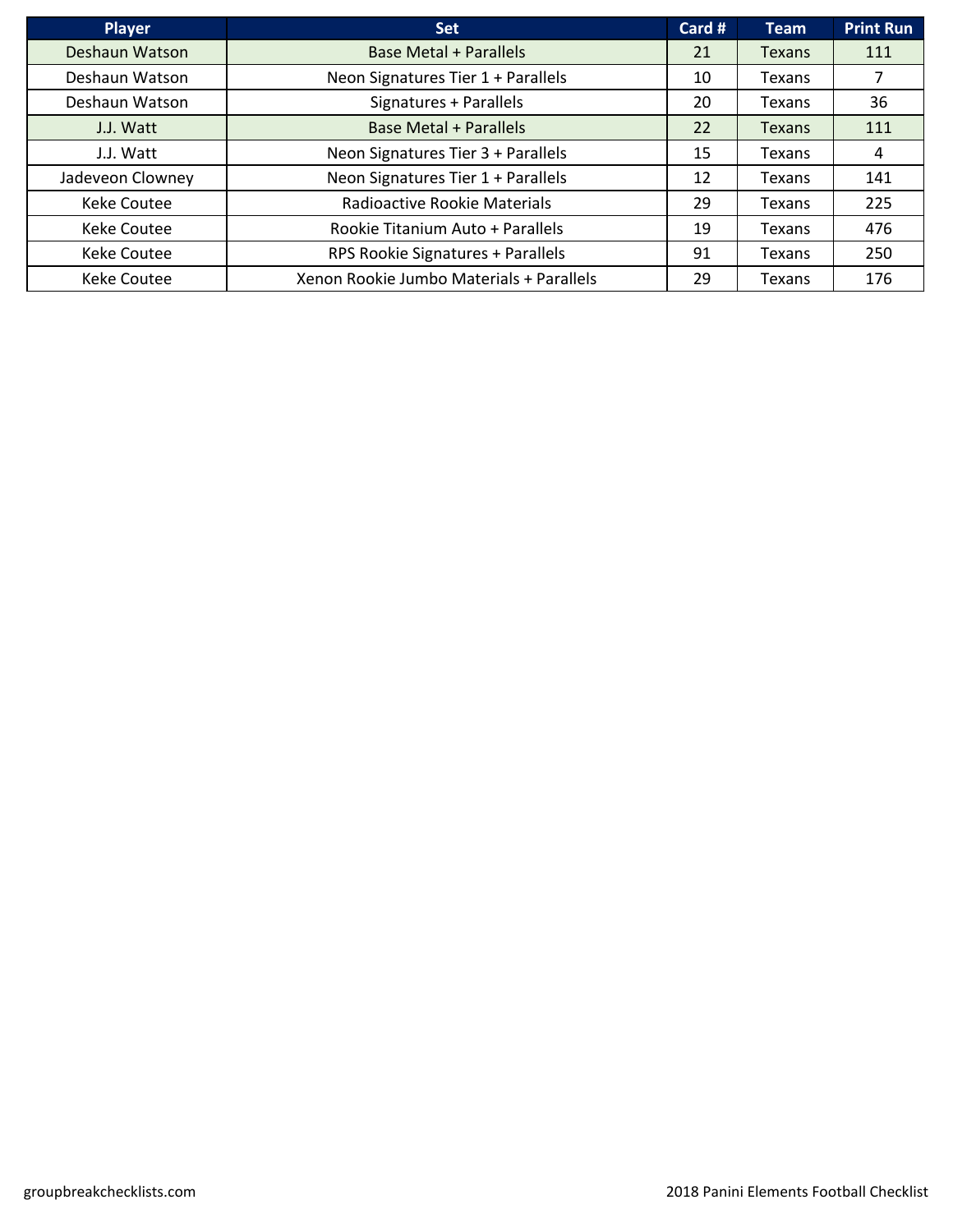| <b>Player</b>           | <b>Set</b>                         | Card # | <b>Team</b>   | <b>Print Run</b> |
|-------------------------|------------------------------------|--------|---------------|------------------|
| Earl Campbell           | Signatures + Parallels             | 30     | Titans        | 21               |
| <b>Marcus Mariota</b>   | <b>Base Metal + Parallels</b>      | 48     | <b>Titans</b> | 111              |
| <b>Marcus Mariota</b>   | Neon Signatures Tier 2 + Parallels |        | Titans        |                  |
| Marcus Mariota          | Signatures + Parallels             | 15     | Titans        | 21               |
| <b>Rishard Matthews</b> | Signatures + Parallels             | 96     | Titans        | 225              |